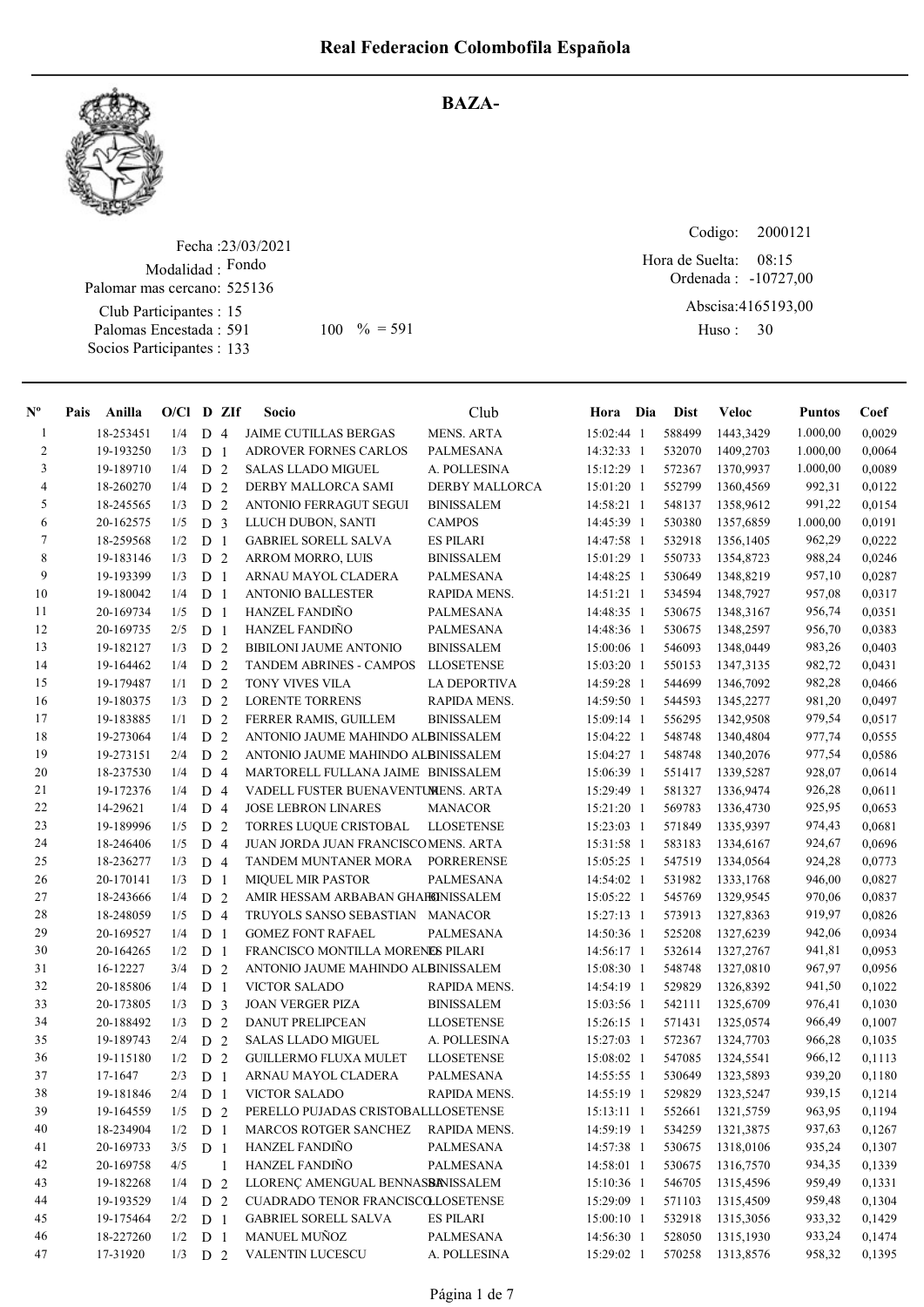|                           | <b>BAZA-</b> | 200012114 23/03/2021   |              |                                  |                |                                                                 |                      |                          |     |                  |                        |                  |                  |
|---------------------------|--------------|------------------------|--------------|----------------------------------|----------------|-----------------------------------------------------------------|----------------------|--------------------------|-----|------------------|------------------------|------------------|------------------|
| $\mathbf{N}^{\mathbf{o}}$ | Pais         | Anilla                 | $O/C1$ D ZIf |                                  |                | Socio                                                           | Club                 | Hora                     | Dia | <b>Dist</b>      | <b>Veloc</b>           | <b>Puntos</b>    | Coef             |
| 48                        |              | 20-169851              | 1/3          | D 2                              |                | TONI RAMON OLIVER "TRO"                                         | PALMESANA            | 15:13:02 1               |     | 548936           | 1313,1393              | 957,80           | 0,1480           |
| 49                        |              | 19-172825              | 1/4          | D <sub>4</sub>                   |                | TANDEM JORDI-TOLO                                               | <b>MANACOR</b>       | 15:37:13 1               |     | 580461           | 1312,6167              | 909,42           | 0,1428           |
| 50                        |              | 18-260873              | 1/3          | D <sub>1</sub>                   |                | JAUME OLIVER ANTONIA                                            | <b>ES PILARI</b>     | 15:02:30 1               |     | 534796           | 1312,3828              | 931,25           | 0,1582           |
| 51                        |              | 20-169933              | 2/2          | D <sub>1</sub>                   |                | MANUEL MUÑOZ                                                    | PALMESANA            | 14:57:47 1               |     | 528050           | 1311,0026              | 930,27           | 0,1634           |
| 52                        |              | 19-172041              | 1/5          | D <sub>4</sub>                   |                | <b>DAMIA VIDAL</b>                                              | <b>MANACOR</b>       | 15:24:49 1               |     | 563065           | 1310,0120              | 907,62           | 0,1563           |
| 53                        |              | 18-253612              | 2/4          | D <sub>4</sub>                   |                | <b>JOSE LEBRON LINARES</b>                                      | <b>MANACOR</b>       | 15:30:00 1               |     | 569783           | 1309,8460              | 907,50           | 0,1574           |
| 54                        |              | 19-164337              | 1/4          | D <sub>1</sub>                   |                | TANDEM VILCHEZ SANCHEZ LLOSETENSE                               |                      | $15:02:05$ 1             |     | 532977           | 1309,2577              | 929,03           | 0,1714           |
| 55                        |              | 19-178402              | 1/4          | D <sub>4</sub>                   |                | MIQUEL ANGEL VENY MESTREPORRERENSE                              |                      | 15:17:19 1               |     | 552127           | 1307,3768              | 905,79           | 0,1686           |
| 56                        |              | 17-755                 | 2/3          | D <sub>1</sub>                   |                | JAUME OLIVER ANTONIA                                            | <b>ES PILARI</b>     | 15:04:08 1               |     | 534796           | 1307,1436              | 927,53           | 0,1772           |
| 57                        |              | 19-177230              | 1/4          | D <sub>3</sub>                   |                | MIQUEL ANGEL OLLER                                              | <b>LLUCMAYORENSE</b> | 15:10:05 1               |     | 542314           | 1306,5184              | 962,31           | 0,1778           |
| 58                        |              | 19-179155              | 1/5          | D <sub>4</sub>                   |                | GONZALEZ SITJAR JOSE MANUPORRERENSE                             |                      | 15:21:34 1               |     | 557163           | 1306,1569              | 904,95           | 0,1761           |
| 59                        |              | 20-170919              | 1/4          | D <sub>2</sub>                   |                | SEBASTIA NICOLAU GAMUNDIINQUENSE                                |                      | 15:20:04 1               |     | 555194           | 1306,1339              | 952,69           | 0,1798           |
| 60                        |              | 18-245668              | 1/4          | D <sub>2</sub>                   |                | <b>MARTI VALLES GUILLERMO</b>                                   | <b>BINISSALEM</b>    | $15:14:03$ 1             |     | 547150           | 1305,6914              | 952,36           | 0,1855           |
| 61                        |              | 19-178136              | 1/3          | D <sub>4</sub>                   |                | <b>SOLER MESTRE, PEDRO</b>                                      | <b>PORRERENSE</b>    | 15:25:36 1               |     | 562145           | 1305,4923              | 904,49           | 0,1836           |
| 62                        |              | 17-7860                | 1/5          | D <sub>3</sub>                   |                | <b>JULIÀ BURGUERA VICENS</b>                                    | <b>SANTANYI</b>      | 15:21:28 1               |     | 556708           | 1305,3963              | 961,48           | 0,1884           |
| 63                        |              | 18-238951              | 1/4          | D <sub>3</sub>                   |                | <b>JAUME GINARD LLADÓ</b>                                       | <b>CAMPOS</b>        | 15:21:25 1               |     | 556618           | 1305,3383              | 961,44           | 0,1915           |
| 64                        |              | 20-184861              | 1/3          | D <sub>1</sub>                   |                | JOSE JUAN TORRENS CAÑELLALA DEPORTIVA                           |                      | 15:12:14 1               |     | 544593           | 1305,2481              | 926,18           | 0,1988           |
| 65                        |              | 20-184944              | 2/3          | D <sub>1</sub>                   |                | JOSE JUAN TORRENS CAÑELLALA DEPORTIVA                           |                      | 15:12:52 1               |     | 544593           | 1303,2698              | 924,78           | 0,2020           |
| 66                        |              | 19-273088              | 4/4          |                                  | $\overline{2}$ | ANTONIO JAUME MAHINDO ALBINISSALEM                              |                      | $15:16:16$ 1             |     | 548748           | 1302,6143              | 950,12           | 0,2035           |
| 67                        |              | 19-176948              | 1/1          | D <sub>3</sub>                   |                | TWEEDIE HUGH PATRICK                                            | LLUCMAYORENSE        | 15:14:03 1               |     | 545337           | 1301,3650              | 958,51           | 0,2079           |
| 68                        |              | 17-20845               | 2/4          | D <sub>4</sub>                   |                | VADELL FUSTER BUENAVENTUMENS. ARTA                              |                      | 15:42:09 1               |     | 581327           | 1300,0716              | 900,73           | 0,1979           |
| 69                        |              | 20-170571              | 1/3          | D <sub>1</sub>                   |                | <b>JANSEL MANUEL</b>                                            | PALMESANA            | 15:03:29 1               |     | 530680           | 1299,1473              | 921,85           | 0,2200           |
| 70                        |              | 19-180980              | 1/1          | D <sub>1</sub>                   |                | PABLO SALVA                                                     | RAPIDA MENS.         | 15:03:47 1               |     | 530590           | 1297,9737              | 921,02           | 0,2232           |
| 71                        |              | 17-12769               | 1/4          | D <sub>3</sub>                   |                | MONSERRAT RAFAL JULIAN                                          | <b>LLUCMAYORENSE</b> | 15:11:45 1               |     | 540845           | 1297,7684              | 955,86           | 0,2221           |
| 72<br>73                  |              | 19-170102<br>18-239655 | 1/2          | D <sub>3</sub><br>D <sub>3</sub> |                | <b>BARCELÓ GARCIES, JAUME</b><br>BARCELÓ SAGRERA, SALVADORAMPOS | <b>CAMPOS</b>        | 15:18:34 1<br>15:22:48 1 |     | 549656<br>554796 | 1297,6847              | 955,80<br>955,19 | 0,2216           |
| 74                        |              | 20-162328              | 1/4<br>1/5   | D <sub>3</sub>                   |                | SASTRE GONZALEZ ANGEL                                           | <b>CAMPOS</b>        | 15:21:55 1               |     | 552866           | 1296,8583<br>1295,0209 | 953,84           | 0,2226<br>0,2265 |
| 75                        |              | 19-164307              | 2/4          | D <sub>1</sub>                   |                | TANDEM VILCHEZ SANCHEZ                                          | <b>LLOSETENSE</b>    | 15:06:46 1               |     | 532977           | 1294,3666              | 918,46           | 0,2381           |
| 76                        |              | 19-183173              | 2/3          | D <sub>2</sub>                   |                | ARROM MORRO, LUIS                                               | <b>BINISSALEM</b>    | 15:20:38 1               |     | 550733           | 1293,9142              | 943,77           | 0,2335           |
| 77                        |              | 20-167947              | 2/4          | D <sub>3</sub>                   |                | MIQUEL ANGEL OLLER                                              | <b>LLUCMAYORENSE</b> | 15:14:15 1               |     | 542314           | 1293,5337              | 952,74           | 0,2402           |
| 78                        |              | 19-171005              | 3/4          | D <sub>4</sub>                   |                | <b>JOSE LEBRON LINARES</b>                                      | <b>MANACOR</b>       | 15:35:31 1               |     | 569783           | 1293,4425              | 896,14           | 0,2316           |
| 79                        |              | 19-182534              | 1/3          | D <sub>2</sub>                   |                | LLUC LLABRES DEYA                                               | <b>BINISSALEM</b>    | 15:16:20 1               |     | 544912           | 1293,3038              | 943,33           | 0,2453           |
| 80                        |              | 17-6351                | 1/4          | D <sub>3</sub>                   |                | ANTONI PERELLÓ VIDAL                                            | <b>SANTANYI</b>      | 15:24:37 1               |     | 555599           | 1293,2436              | 952,53           | 0,2436           |
| 81                        |              | 19-164328              | 3/4          | D <sub>1</sub>                   |                | TANDEM VILCHEZ SANCHEZ                                          | <b>LLOSETENSE</b>    | 15:07:17 1               |     | 532977           | 1292,7445              | 917,31           | 0,2572           |
| 82                        |              | 20-169353              | 1/4          | D <sub>1</sub>                   |                | JOSE LUIS BARREIRO SEVILL                                       | <b>PALMESANA</b>     | 15:05:37 1               |     | 530739           | 1292,5413              | 917,17           | 0,2614           |
| 83                        |              | 17-21158               | 1/4          | D <sub>4</sub>                   |                | CRUELLAS ROSELLO JULIAN                                         | <b>MANACOR</b>       | 15:29:49 1               |     | 561860           | 1292,1768              | 895,26           | 0,2500           |
| 84                        |              | 19-191095              | 2/4          | D <sub>4</sub>                   |                | JAIME CUTILLAS BERGAS                                           | <b>MENS. ARTA</b>    | 15:50:28 1               |     | 588499           | 1292,0792              | 895,19           | 0,2415           |
| 85                        |              | 19-173143              | 2/4          | D <sub>4</sub>                   |                | CRUELLAS ROSELLO JULIAN                                         | <b>MANACOR</b>       | 15:29:51 1               |     | 561860           | 1292,0777              | 895,19           | 0,2560           |
| 86                        |              | 18-238786              | 1/4          | D <sub>3</sub>                   |                | GINARD GINARD, JULIÀ                                            | <b>CAMPOS</b>        | 15:20:39 1               |     | 549582           | 1291,1594              | 950,99           | 0,2648           |
| 87                        |              | 19-189673              | 3/4          | D <sub>2</sub>                   |                | <b>SALAS LLADO MIGUEL</b>                                       | A. POLLESINA         | 15:38:18 1               |     | 572367           | 1291,1505              | 941,76           | 0,2572           |
| 88                        |              | 17-6361                | 2/4          | D <sub>3</sub>                   |                | ANTONI PERELLÓ VIDAL                                            | <b>SANTANYI</b>      | 15:25:28 1               |     | 555599           | 1290,6899              | 950,65           | 0,2680           |
| 89                        |              | 18-245022              | 2/3          | D <sub>2</sub>                   |                | BIBILONI JAUME ANTONIO                                          | <b>BINISSALEM</b>    | 15:18:12 1               |     | 546093           | 1290,3899              | 941,20           | 0,2758           |
| 90                        |              | 18-246973              | 2/4          | D <sub>4</sub>                   |                | TANDEM JORDI-TOLO                                               | <b>MANACOR</b>       | 15:44:57 1               |     | 580461           | 1290,0567              | 893,79           | 0,2624           |
| 91                        |              | 19-182244              | 2/4          | D <sub>2</sub>                   |                | LLORENÇ AMENGUAL BENNASBANISSALEM                               |                      | 15:18:56 1               |     | 546705           | 1289,6014              | 940,63           | 0,2816           |
| 92                        |              | 20-170179              | 2/3          | D <sub>1</sub>                   |                | <b>MIQUEL MIR PASTOR</b>                                        | PALMESANA            | 15:07:31 1               |     | 531982           | 1289,6012              | 915,08           | 0,2926           |
| 93                        |              | 19-182557              | 2/3          | D <sub>2</sub>                   |                | LLUC LLABRES DEYA                                               | <b>BINISSALEM</b>    | 15:17:46 1               |     | 544912           | 1288,9190              | 940,13           | 0,2888           |
| 94                        |              | 17-36538               | 1/4          | D <sub>3</sub>                   |                | ANTONI BURGUERA VIDAL                                           | <b>SANTANYI</b>      | 15:27:38 1               |     | 557526           | 1288,6802              | 949,17           | 0,2853           |
| 95                        |              | 16-25321               | 2/5          | D <sub>3</sub>                   |                | <b>JULIÀ BURGUERA VICENS</b>                                    | <b>SANTANYI</b>      | 15:27:02 1               |     | 556708           | 1288,5765              | 949,09           | 0,2887           |
| 96                        |              | 17-7693                | 2/4          | D <sub>3</sub>                   |                | ANTONI BURGUERA VIDAL                                           | <b>SANTANYI</b>      | 15:27:41 1               |     | 557526           | 1288,5313              | 949,06           | 0,2914           |
| 97                        |              | 17-342                 | 1/3          | D <sub>1</sub>                   |                | MONTSERRAT PUJOL JUAN                                           | LA DEPORTIVA         | 15:07:56 1               |     | 531824           | 1287,9173              | 913,88           | 0,3086           |
| 98                        |              | 17-12693               | 2/4          | D <sub>3</sub>                   |                | BARCELÓ SAGRERA, SALVADORAMPOS                                  |                      | 15:26:16 1               |     | 554796           | 1286,4338              | 947,51           | 0,2989           |
| 99                        |              | 20-182503              | 3/4          | D <sub>3</sub>                   |                | ANTONI BURGUERA VIDAL                                           | <b>SANTANYI</b>      | 15:28:55 1               |     | 557526           | 1284,8688              | 946,36           | 0,3005           |
| 100                       |              | 19-182219              | 3/4          | D 2                              |                | LLORENÇ AMENGUAL BENNASBANISSALEM                               |                      | 15:20:37 1               |     | 546705           | 1284,5009              | 936,91           | 0,3095           |
| 101                       |              | 17-12960               | 2/4          | D <sub>3</sub>                   |                | JAUME GINARD LLADÓ                                              | <b>CAMPOS</b>        | 15:28:33 1               |     | 556618           | 1283,8611              | 945,62           | 0,3070           |
| 102                       |              | 18-232983              | 1/5          | D <sub>3</sub>                   |                | BARTOMEU ADROVER VIDAL SANTANYI                                 |                      | 15:28:30 1               |     | 556086           | 1282,7820              | 944,82           | 0,3104           |
| 103                       |              | 18-238781              | 2/4          | D <sub>3</sub>                   |                | GINARD GINARD, JULIA                                            | <b>CAMPOS</b>        | 15:23:48 1               |     | 549582           | 1281,6744              | 944,01           | 0,3171           |
| 104                       |              | 18-260499              | 1/2          | D <sub>1</sub>                   |                | PEP LLUIS BERNAT                                                | <b>LA DEPORTIVA</b>  | 15:24:14 1               |     | 549119           | 1279,3019              | 907,77           | 0,3205           |
| 105                       |              | 19-177455              | 1/4          | D <sub>3</sub>                   |                | TÁNDEM GERMANS BALLESTERLUCMAYORENSE                            |                      | 15:20:38 1               |     | 544296           | 1278,7908              | 941,89           | 0,3264           |
| 106                       |              | 19-179960              | 2/3          | D <sub>1</sub>                   |                | MONTSERRAT PUJOL JUAN                                           | <b>LA DEPORTIVA</b>  | 15:10:57 1               |     | 531824           | 1278,5768              | 907,26           | 0,3372           |
| 107                       |              | 16-25748               | 1/3          | D <sub>3</sub>                   |                | DAMIÁ PONS VIDAL                                                | <b>SANTANYI</b>      | 15:31:53 1               |     | 558534           | 1278,4512              | 941,63           | 0,3242           |
| 108                       |              | 18-258794              | 2/4          | D <sub>2</sub>                   |                | CUADRADO TENOR FRANCISCOLLOSETENSE                              |                      | 15:41:51 1               |     | 571103           | 1278,0642              | 932,21           | 0,3200           |
| 109                       |              | 17-20395               | 3/4          | D <sub>4</sub>                   |                | TANDEM JORDI-TOLO                                               | <b>MANACOR</b>       | 15:49:23 1               |     | 580461           | 1277,4698              | 885,07           | 0,3177           |
| 110                       |              | 19-172787              | 1/3          | D 4                              |                | <b>JUAN SERVERA SERVERA</b>                                     | <b>MANACOR</b>       | 15:47:46 1               |     | 578213           | 1277,0662              | 884,79           | 0,3219           |
| 111                       |              | 18-239076              | 1/4          | D <sub>3</sub>                   |                | PROHENS MAS, TOMEU                                              | <b>CAMPOS</b>        | 15:25:01 1               |     | 548954           | 1276,5877              | 940,26           | 0,3421           |
| 112                       |              | 20-163279              | 1/3          | D <sub>2</sub>                   |                | MUNTANER ORELL JOSE                                             | A. POLLESINA         | 15:40:25 1               |     | 567921           | 1275,0331              | 930,00           | 0,3337           |
| 113                       |              | 18-255165              | 2/4          | D <sub>2</sub>                   |                | TANDEM ABRINES - CAMPOS                                         | <b>LLOSETENSE</b>    | 15:26:48 1               |     | 550153           | 1274,0922              | 929,31           | 0,3475           |
| 114                       |              | 19-191161              | $1/4$ D 4    |                                  |                | TERRASSA ROSSELLO JOAN                                          | <b>MENS. ARTA</b>    | 15:50:07 1               |     | 579539           | 1273,3856              | 882,24           | 0,3328           |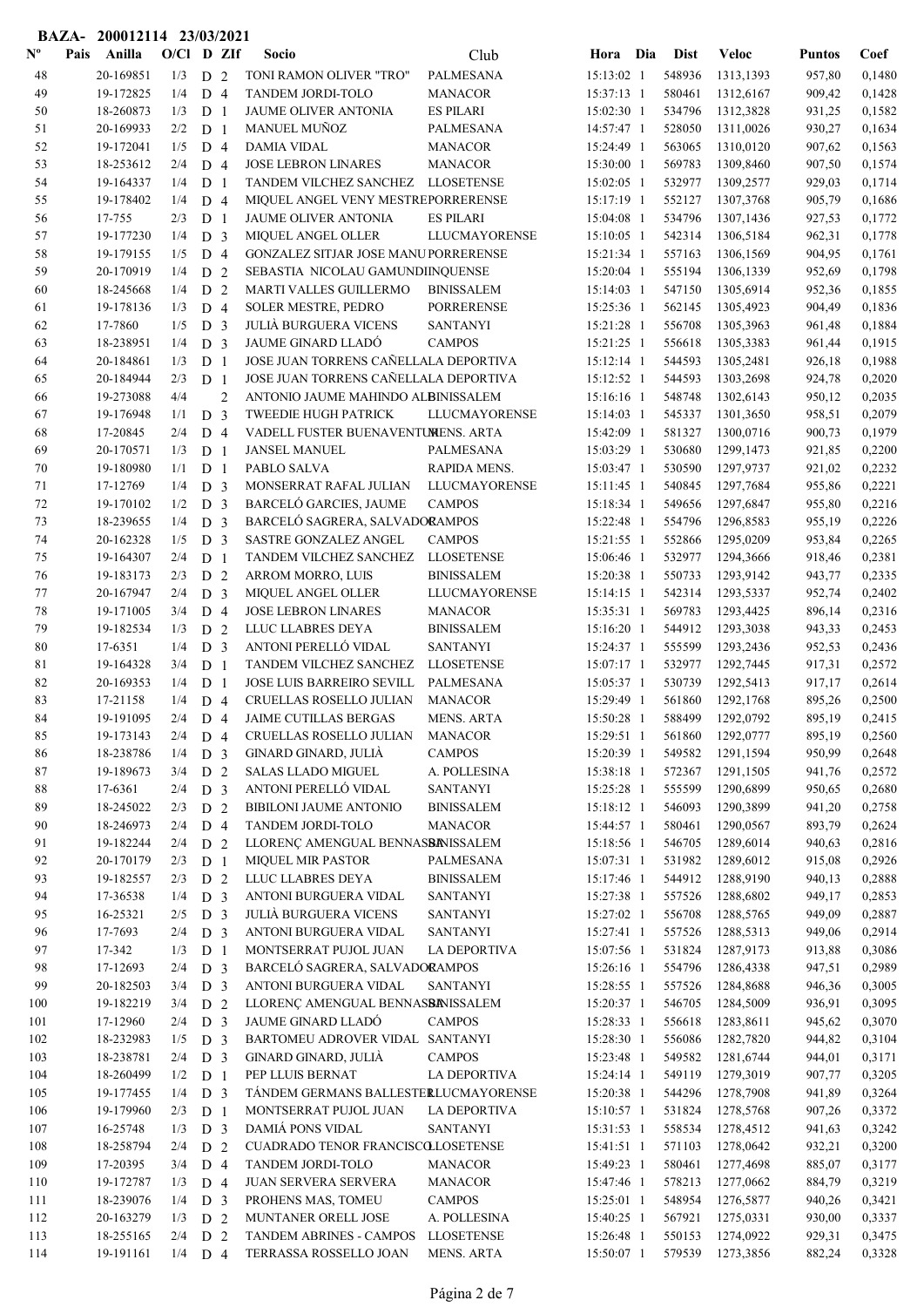|                           |      | BAZA- 200012114 23/03/2021 |              |                |                |                                                             |                                     |                          |                  |                        |                  |                  |
|---------------------------|------|----------------------------|--------------|----------------|----------------|-------------------------------------------------------------|-------------------------------------|--------------------------|------------------|------------------------|------------------|------------------|
| $\mathbf{N}^{\mathbf{o}}$ | Pais | Anilla                     | $O/CI$ D ZIf |                |                | Socio                                                       | Club                                | Hora Dia                 | <b>Dist</b>      | <b>Veloc</b>           | <b>Puntos</b>    | Coef             |
| 115                       |      | 19-173452                  | 1/4          | D <sub>4</sub> |                | BLANQUER DOMENGE GUILLERMANACOR                             |                                     | 15:41:17 1               | 567948           | 1272,6175              | 881,71           | 0,3426           |
| 116                       |      | 17-11066                   | 1/4          | D <sub>4</sub> |                | NADAL PERELLO GABRIEL                                       | <b>PORRERENSE</b>                   | 15:43:53 1               | 570940           | 1271,9118              | 881,22           | 0,3438           |
| 117                       |      | 18-248128                  | 2/5          | D <sub>4</sub> |                | TRUYOLS SANSO SEBASTIAN MANACOR                             |                                     | 15:46:15 1               | 573913           | 1271,8294              | 881,16           | 0,3449           |
| 118                       |      | 17-7416                    | 2/3          | D <sub>3</sub> |                | DAMIÁ PONS VIDAL                                            | <b>SANTANYI</b>                     | 15:34:16 1               | 558534           | 1271,5146              | 936,53           | 0,3575           |
| 119                       |      | 18-245806                  | 3/4          | D <sub>4</sub> |                | VADELL FUSTER BUENAVENTUMENS. ARTA                          |                                     | 15:52:19 1               | 581327           | 1271,1695              | 880,71           | 0,3464           |
| 120                       |      | 20-163418                  | 2/3          | D <sub>2</sub> |                | VALENTIN LUCESCU                                            | A. POLLESINA                        | 15:43:41 1               | 570258           | 1270,9587              | 927,03           | 0,3561           |
| 121                       |      | 20-164309                  | 1/3          | D <sub>1</sub> |                | <b>BOSCH MIR JUAN</b>                                       | <b>ES PILARI</b>                    | 15:16:34 1               | 535506           | 1270,2760              | 901,37           | 0,3823           |
| 122                       |      | 18-259127                  | 2/5          | D <sub>2</sub> |                | TORRES LUQUE CRISTOBAL                                      | <b>LLOSETENSE</b>                   | 15:45:15 1               | 571849           | 1270,0700              | 926,38           | 0,3610           |
| 123                       |      | 18-238937                  | 3/4          | D <sub>3</sub> |                | JAUME GINARD LLADÓ                                          | <b>CAMPOS</b>                       | 15:33:40 1               | 556618           | 1268,8860              | 934,59           | 0,3739           |
| 124                       |      | 18-229266                  | 2/5          | D <sub>3</sub> |                | BARTOMEU ADROVER VIDAL SANTANYI                             |                                     | 15:33:15 1               | 556086           | 1268,8785              | 934,58           | 0,3773           |
| 125                       |      | 16-33709                   | 3/4          | D <sub>3</sub> |                | GINARD GINARD, JULIÀ                                        | <b>CAMPOS</b>                       | 15:28:13 1               | 549582           | 1268,6077              | 934,38           | 0,3848           |
| 126                       |      | 16-33337                   | 4/4          |                | 3              | GINARD GINARD, JULIÀ                                        | <b>CAMPOS</b>                       | 15:28:16 1               | 549582           | 1268,4613              | 934,28           | 0,3879           |
| 127                       |      | 18-233289                  | 3/4          | D <sub>3</sub> |                | ANTONI PERELLÓ VIDAL                                        | <b>SANTANYI</b>                     | 15:33:36 1               | 555599           | 1266,7556              | 933,02           | 0,3868           |
| 128                       |      | 19-179088                  | 2/5          | D <sub>4</sub> |                | <b>GONZALEZ SITJAR JOSE MANUPORRERENSE</b>                  |                                     | 15:35:21 1               | 557163           | 1265,2731              | 876,62           | 0,3887           |
| 129                       |      | 20-172236                  | 1/1          | D <sub>2</sub> |                | <b>MATEO TERRASSA COSTA</b>                                 | <b>BINISSALEM</b>                   | 15:25:19 1               | 543634           | 1263,3348              | 921,47           | 0,4015           |
| 130                       |      | 19-164515                  | 2/5          | D <sub>2</sub> |                | PERELLO PUJADAS CRISTOBALLLOSETENSE                         |                                     | 15:32:32 1               | 552661           | 1263,1289              | 921,32           | 0,3980           |
| 131                       |      | 19-180202                  | 1/3          | D <sub>2</sub> |                | <b>ANTONIO COLL</b>                                         | RAPIDA MENS.                        | 15:24:13 1               | 541963           | 1262,6793              | 920,99           | 0,4090           |
| 132                       |      | 18-259312                  | 1/2          | D <sub>1</sub> |                | <b>SASTRE SANNA PABLO</b>                                   | <b>ES PILARI</b>                    | 15:17:13 1               | 532157           | 1260,3884              | 894,35           | 0,4197           |
| 133                       |      | 18-240945                  | 1/3          | D <sub>3</sub> |                | <b>SERVER RIGO JAIME</b>                                    | <b>LLUCMAYORENSE</b>                | 15:25:36 1               | 542310           | 1259,4287              | 927,62           | 0,4150           |
| 134                       |      | 16-16103                   | 1/3          | D <sub>1</sub> |                | <b>LLADO BONET JOSE</b>                                     | LA DEPORTIVA                        | 15:14:32 1               | 528303           | 1259,2635              | 893,55           | 0,4292           |
| 135                       |      | 19-172795                  | 2/3          | D <sub>4</sub> |                | <b>JUAN SERVERA SERVERA</b>                                 | <b>MANACOR</b>                      | 15:54:45 1               | 578213           | 1257,6683              | 871,35           | 0,3951           |
| 136                       |      | 19-193507                  | 3/4          | D <sub>2</sub> |                | CUADRADO TENOR FRANCISCOLLOSETENSE                          |                                     | 15:49:30 1               | 571103           | 1256,5523              | 916,52           | 0,4029           |
| 137                       |      | 16-40894                   | 4/4          |                | $\overline{4}$ | TANDEM JORDI-TOLO                                           | <b>MANACOR</b>                      | 15:57:00 1               | 580461           | 1256,4091              | 870,48           | 0,3994           |
| 138                       |      | 17-35547                   | 1/3          | D <sub>1</sub> |                | TORCUATO VILCHEZ VILCHEZ ES PILARI                          |                                     | 15:20:07 1               | 533738           | 1255,5095              | 890,89           | 0,4375           |
| 139                       |      | 19-175576<br>19-191113     | 4/4          | D <sub>4</sub> |                | TANDEM VILCHEZ SANCHEZ LLOSETENSE<br>TERRASSA ROSSELLO JOAN |                                     | 15:19:43 1<br>15:56:53 1 | 532977<br>579539 | 1254,9001              | 890,46<br>869,32 | 0,4413<br>0,4088 |
| 140<br>141                |      | 20-155927                  | 2/4<br>1/2   | D <sub>4</sub> |                | ACEDO ORTEGA ENRIQUE                                        | <b>MENS. ARTA</b><br><b>MANACOR</b> | 15:55:28 1               | 577554           | 1254,7303<br>1254,2797 | 869,01           | 0,4131           |
| 142                       |      | 19-179805                  | 2/2          | D <sub>1</sub> |                | PEP LLUIS BERNAT                                            | LA DEPORTIVA                        | 15:33:02 1               | 549119           | 1253,6009              | 889,53           | 0,4376           |
| 143                       |      | 20-186612                  | 2/3          | D <sub>4</sub> |                | TANDEM MUNTANER MORA                                        | <b>PORRERENSE</b>                   | 15:31:50 1               | 547519           | 1253,3819              | 868,38           | 0,4419           |
| 144                       |      | 19-169409                  | 2/5          | D <sub>3</sub> |                | SASTRE GONZALEZ ANGEL                                       | <b>CAMPOS</b>                       | 15:36:13 1               | 552866           | 1253,0488              | 922,92           | 0,4407           |
| 145                       |      | 20-169032                  | 1/4          | D <sub>1</sub> |                | <b>MARINA GIL</b>                                           | PALMESANA                           | 15:24:10 1               | 537586           | 1252,6276              | 888,84           | 0,4564           |
| 146                       |      | 17-12627                   | 3/4          | D <sub>3</sub> |                | BARCELÓ SAGRERA, SALVADORAMPOS                              |                                     | 15:38:23 1               | 554796           | 1251,2784              | 921,62           | 0,4453           |
| 147                       |      | 18-240491                  | 1/3          | D <sub>3</sub> |                | <b>JAUME SASTRE JUAN</b>                                    | LLUCMAYORENSE                       | 15:29:26 1               | 541651           | 1246,7989              | 918,32           | 0,4592           |
| 148                       |      | 17-19042                   | 1/2          | D <sub>4</sub> |                | SALVADOR VADELL NADAL                                       | <b>MANACOR</b>                      | 15:59:40 1               | 578642           | 1245,2841              | 862,77           | 0,4328           |
| 149                       |      | 18-236234                  | 2/3          | D <sub>4</sub> |                | SOLER MESTRE, PEDRO                                         | <b>PORRERENSE</b>                   | 15:46:59 1               | 562145           | 1243,7295              | 861,70           | 0,4485           |
| 150                       |      | 18-246489                  | 2/5          | D <sub>4</sub> |                | JUAN JORDA JUAN FRANCISCOMENS. ARTA                         |                                     | 16:04:22 1               | 583183           | 1242,4892              | 860,84           | 0,4352           |
| 151                       |      | 19-177197                  | $2/3$ D 3    |                |                | JAUME SASTRE JUAN                                           | <b>LLUCMAYORENSE</b>                | $15:31:27$ 1             | 541651           | 1241,0379              | 914,08           | 0,4717           |
| 152                       |      | 18-232520                  | 1/3          | D <sub>4</sub> |                | ANTONI BLANCH ALCINA                                        | <b>SANTANYI</b>                     | 15:45:49 1               | 558783           | 1239,4906              | 858,76           | 0,4603           |
| 153                       |      | 20-183685                  | 1/2          | D <sub>4</sub> |                | <b>JOSE BUADES SAMPER</b>                                   | <b>BINISSALEM</b>                   | 15:51:10 1               | 565195           | 1239,0099              | 857,29           | 0,4580           |
| 154                       |      | 18-248141                  | 3/5          | D <sub>4</sub> |                | TRUYOLS SANSO SEBASTIAN                                     | <b>MANACOR</b>                      | 15:58:25 1               | 573913           | 1238,4384              | 858,03           | 0,4540           |
| 155                       |      | 20-169533                  | 2/4          | D <sub>1</sub> |                | <b>GOMEZ FONT RAFAEL</b>                                    | PALMESANA                           | 15:19:13 1               | 525208           | 1238,0655              | 878,51           | 0,4994           |
| 156                       |      | 18-237040                  | 2/4          | D <sub>4</sub> |                | NADAL PERELLO GABRIEL                                       | <b>PORRERENSE</b>                   | 15:56:12 1               | 570940           | 1237,9445              | 857,69           | 0,4623           |
| 157                       |      | 19-164974                  | 1/2          | D 2            |                | JOSE ROMERO CUENCA                                          | <b>LLOSETENSE</b>                   | 15:42:21 1               | 552518           | 1235,0911              | 900,87           | 0,4808           |
| 158                       |      | 19-188843                  | 1/2          | D <sub>3</sub> |                | <b>ANTONI SERRA BONET</b>                                   | <b>SANTANYI</b>                     | 15:45:30 1               | 556262           | 1234,7658              | 909,46           | 0,4806           |
| 159                       |      | 15-25548                   | 2/4          | D <sub>4</sub> |                | MIQUEL ANGEL VENY MESTREPORRERENSE                          |                                     | 15:42:34 1               | 552127           | 1233,6196              | 854,69           | 0,4873           |
| 160                       |      | 16-29553                   | 2/4          | D <sub>4</sub> |                | MARTORELL FULLANA JAIME BINISSALEM                          |                                     | 15:42:20 1               | 551417           | 1232,6759              | 854,04           | 0,4910           |
| 161                       |      | 18-253544                  | 3/4          | D <sub>4</sub> |                | JAIME CUTILLAS BERGAS                                       | <b>MENS. ARTA</b>                   | 16:12:26 1               | 588499           | 1232,6307              | 854,01           | 0,4629           |
| 162                       |      | 18-253514                  | 4/4          |                | 4              | JAIME CUTILLAS BERGAS                                       | <b>MENS. ARTA</b>                   | 16:12:28 1               | 588499           | 1232,5447              | 853,95           | 0,4658           |
| 163                       |      | 19-171110                  | 4/4          |                | 4              | <b>JOSE LEBRON LINARES</b>                                  | <b>MANACOR</b>                      | 15:58:04 1               | 569783           | 1230,4557              | 852,50           | 0,4841           |
| 164                       |      | 20-161262                  | 1/3          | D <sub>3</sub> |                | GARCIAS MEZQUIDA, ANTONI CAMPOS                             |                                     | 15:43:03 1               | 550905           | 1229,5614              | 905,63           | 0,5037           |
| 165                       |      | 17-27723                   | 3/5          | D <sub>2</sub> |                | PERELLO PUJADAS CRISTOBALLLOSETENSE                         |                                     | 15:46:28 1               | 552661           | 1224,1457              | 892,88           | 0,5052           |
| 166                       |      | 19-171731                  | 4/5          |                | $\overline{4}$ | TRUYOLS SANSO SEBASTIAN MANACOR                             |                                     | 16:03:55 1               | 573913           | 1223,9126              | 847,97           | 0,4894           |
| 167                       |      | 18-233212                  | 3/5          | D <sub>3</sub> |                | <b>JULIÀ BURGUERA VICENS</b>                                | <b>SANTANYI</b>                     | 15:49:58 1               | 556708           | 1223,6237              | 901,25           | 0,5076           |
| 168                       |      | 17-19658                   | 2/5          | D <sub>4</sub> |                | <b>DAMIA VIDAL</b>                                          | <b>MANACOR</b>                      | 15:55:46 1               | 563065           | 1222,0177              | 846,65           | 0,5049           |
| 169                       |      | 20-172886                  | 2/2          | D <sub>4</sub> |                | <b>JOSE BUADES SAMPER</b>                                   | <b>BINISSALEM</b>                   | 15:58:17 1               | 565195           | 1219,9770              | 844,13           | 0,5059           |
| 170                       |      | 18-265408                  | 2/4          | D <sub>2</sub> |                | <b>MARTI VALLES GUILLERMO</b>                               | <b>BINISSALEM</b>                   | 15:44:38 1               | 547150           | 1216,8804              | 887,58           | 0,5257           |
| 171                       |      | 19-170568                  | 2/3          | D <sub>3</sub> |                | GARCIAS MEZQUIDA, ANTONI CAMPOS                             |                                     | 15:48:22 1               | 550905           | 1215,1423              | 895,00           | 0,5252           |
| 172                       |      | 20-170817                  | 1/3          | D <sub>1</sub> |                | <b>JOSE RODRIGUEZ</b>                                       | PALMESANA                           | 15:31:10 1               | 529243           | 1213,3963              | 861,01           | 0,5499           |
| 173                       |      | 19-177424                  | 2/4          | D <sub>3</sub> |                | TÁNDEM GERMANS BALLESTERLUCMAYORENSE                        |                                     | 15:44:37 1               | 544296           | 1210,5779              | 891,64           | 0,5378           |
| 174                       |      | 19-178701                  | 1/3          | D <sub>2</sub> |                | TONI PUJOL CALAFELL                                         | <b>PORRERENSE</b>                   | 15:38:19 1               | 536419           | 1210,0132              | 882,58           | 0,5489           |
| 175                       |      | 19-189650                  | 4/4          |                | $\overline{2}$ | <b>SALAS LLADO MIGUEL</b>                                   | A. POLLESINA                        | 16:08:37 1               | 572367           | 1208,5027              | 881,47           | 0,5173           |
| 176                       |      | 20-155941                  | 2/2          | D <sub>4</sub> |                | ACEDO ORTEGA ENRIQUE                                        | <b>MANACOR</b>                      | 16:13:19 1               | 577554           | 1207,4720              | 836,58           | 0,5156           |
| 177                       |      | 18-246306                  | 2/2          | D <sub>4</sub> |                | SALVADOR VADELL NADAL                                       | <b>MANACOR</b>                      | 16:15:19 1               | 578642           | 1204,7094              | 834,66           | 0,5176           |
| 178                       |      | 19-164454                  | 3/4          | D <sub>2</sub> |                | <b>TANDEM ABRINES - CAMPOS</b>                              | <b>LLOSETENSE</b>                   | 15:51:45 1               | 550153           | 1204,4948              | 878,55           | 0,5475           |
| 179                       |      | 19-191112                  | 3/4          | D <sub>4</sub> |                | TERRASSA ROSSELLO JOAN                                      | MENS. ARTA                          | 16:16:28 1               | 579539           | 1203,6950              | 833,96           | 0,5226           |
| 180                       |      | 19-179052                  | 3/5          | D <sub>4</sub> |                | <b>GONZALEZ SITJAR JOSE MANUPORRERENSE</b>                  |                                     | 15:58:17 1               | 557163           | 1202,6399              | 833,23           | 0,5466           |
| 181                       |      | 19-177137                  | $3/3$ D 3    |                |                | JAUME SASTRE JUAN                                           | <b>LLUCMAYORENSE</b>                | 15:45:32 1               | 541651           | 1202,2440              | 885,50           | 0,5654           |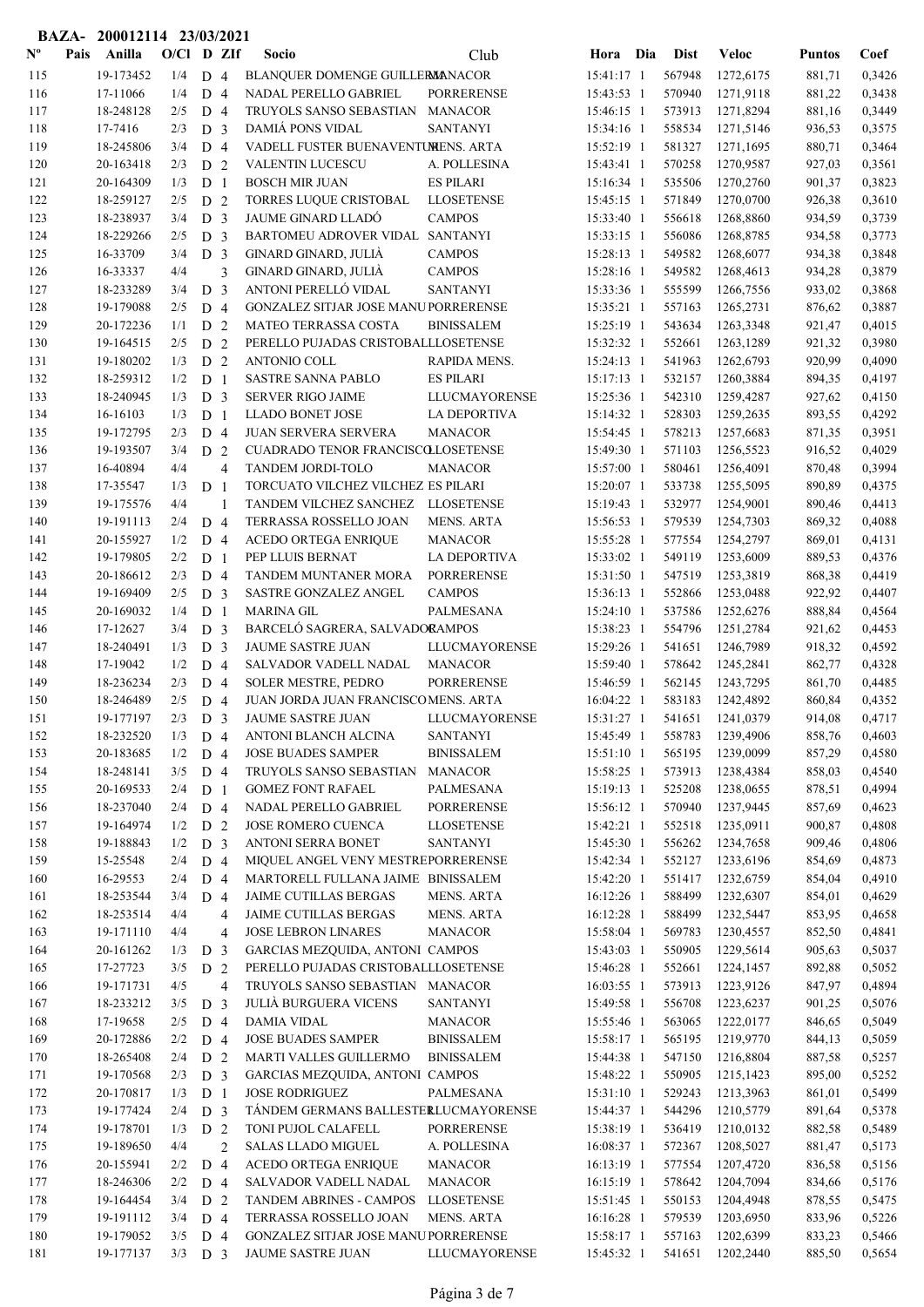|                |      | BAZA- 200012114 23/03/2021 |              |                                  |                |                                                            |                                     |                          |                  |                        |                  |                  |
|----------------|------|----------------------------|--------------|----------------------------------|----------------|------------------------------------------------------------|-------------------------------------|--------------------------|------------------|------------------------|------------------|------------------|
| $N^{\text{o}}$ | Pais | Anilla                     | $O/Cl$ D ZIf |                                  |                | Socio                                                      | Club                                | Hora Dia                 | <b>Dist</b>      | <b>Veloc</b>           | <b>Puntos</b>    | Coef             |
| 182            |      | 16-19672                   | 3/4          | D <sub>3</sub>                   |                | TÁNDEM GERMANS BALLESTERLUCMAYORENSE                       |                                     | 15:49:14 1               | 544296           | 1198,2740              | 882,58           | 0,5658           |
| 183            |      | 20-162351                  | 3/5          | D <sub>3</sub>                   |                | SASTRE GONZALEZ ANGEL                                      | <b>CAMPOS</b>                       | 15:56:29 1               | 552866           | 1198,0194              | 882,39           | 0,5601           |
| 184            |      | 18-260264                  | 2/4          | D <sub>2</sub>                   |                | DERBY MALLORCA SAMI                                        | <b>DERBY MALLORCA</b>               | 15:56:54 1               | 552799           | 1196,7937              | 872,93           | 0,5632           |
| 185            |      | 18-226306                  | 1/2          | D 2                              |                | PEDRO QUETGLAS GAMUNDI INQUENSE                            |                                     | 15:58:38 1               | 554405           | 1195,7833              | 872,20           | 0,5646           |
| 186            |      | 19-192300                  | 2/4          | D <sub>1</sub>                   |                | <b>MARINA GIL</b>                                          | PALMESANA                           | 15:44:35 1               | 537586           | 1195,7427              | 848,48           | 0,5854           |
| 187            |      | 19-183007                  | 2/4          | D <sub>2</sub>                   |                | AMIR HESSAM ARBABAN GHAFEINISSALEM                         |                                     | 15:51:55 1               | 545769           | 1194,4607              | 871,23           | 0,5798           |
| 188            |      | 18-255840                  | 4/5          |                                  | $\overline{2}$ | PERELLO PUJADAS CRISTOBALLLOSETENSE                        |                                     | 15:57:42 1               | 552661           | 1194,4262              | 871,21           | 0,5756           |
| 189            |      | 18-241182                  | 2/4          | D                                | $\overline{3}$ | MONSERRAT RAFAL JULIAN LLUCMAYORENSE                       |                                     | 15:48:03 1               | 540845           | 1193,7866              | 879,28           | 0,5913           |
| 190            |      | 18-247154                  | 2/4          | D <sub>4</sub>                   |                | BLANQUER DOMENGE GUILLERMANACOR                            |                                     | 16:10:46 1               | 567948           | 1193,7532              | 827,07           | 0,5661           |
| 191            |      | 18-244865                  | 4/4          |                                  | $\overline{2}$ | LLORENÇ AMENGUAL BENNASBANISSALEM                          |                                     | 15:53:40 1               | 546705           | 1191,9440              | 869,40           | 0,5911           |
| 192            |      | 18-231679                  | 4/4          |                                  | 3              | ANTONI PERELLÓ VIDAL                                       | <b>SANTANYI</b>                     | 16:02:10 1               | 555599           | 1189,2950              | 875,97           | 0,5847           |
| 193            |      | 18-245664                  | 3/4          | D <sub>2</sub>                   |                | <b>MARTI VALLES GUILLERMO</b>                              | <b>BINISSALEM</b>                   | 15:55:07 1               | 547150           | 1189,1549              | 867,36           | 0,5968           |
| 194            |      | 19-275469                  | 3/4          | D <sub>2</sub>                   |                | AMIR HESSAM ARBABAN GHAFEINISSALEM                         |                                     | 15:54:05 1               | 545769           | 1188,8234              | 867,12           | 0,6015           |
| 195            |      | 18-236728                  | 1/4          | D <sub>4</sub>                   |                | ARBONA FORNERS ANTONIO BINISSALEM                          |                                     | 16:00:56 1               | 553557           | 1188,0605              | 823,13           | 0,5961           |
| 196            |      | 17-139576                  | 3/4          | D <sub>4</sub>                   |                | MIQUEL ANGEL VENY MESTREPORRERENSE                         |                                     | 16:00:39 1               | 552127           | 1185,7124              | 821,50           | 0,6007           |
| 197            |      | 17-139528                  | 4/4          |                                  | $\overline{4}$ | MIQUEL ANGEL VENY MESTREPORRERENSE                         |                                     | $16:00:45$ 1             | 552127           | 1185,4579              | 821,32           | 0,6037           |
| 198            |      | 18-233136                  | 1/1          | D <sub>3</sub>                   |                | DOMINGO FONTIRROIG PERELLSANTANYI                          |                                     | 15:59:38 1               | 549958           | 1183,6387              | 871,80           | 0,6092           |
| 199            |      | 17-19696                   | 3/5          | $D_4$                            |                | <b>DAMIA VIDAL</b>                                         | <b>MANACOR</b>                      | 16:11:22 1               | 563065           | 1181,9992              | 818,93           | 0,5980           |
| 200            |      | 19-170561                  | 3/3          | D <sub>3</sub>                   |                | GARCIAS MEZQUIDA, ANTONI CAMPOS                            |                                     | $16:01:14$ 1             | 550905           | 1181,6079              | 870,31           | 0,6143           |
| 201            |      | 20-168379                  | 1/4          | D <sub>3</sub>                   |                | M. MUNAR - LL. TOMÀS                                       | LLUCMAYORENSE                       | 15:50:58 1               | 538600           | 1181,2267              | 870,02           | 0,6315           |
| 202            |      | 20-187343                  | 3/3          | D <sub>4</sub>                   |                | TANDEM MUNTANER MORA                                       | <b>PORRERENSE</b>                   | 15:59:30 1               | 547519           | 1178,7277              | 816,66           | 0,6243           |
| 203            |      | 20-169111                  | 3/4          | D <sub>1</sub>                   |                | MARINA GIL                                                 | PALMESANA                           | $15:51:21$ 1             | 537586           | 1178,0125              | 835,90           | 0,6389           |
| 204            |      | 19-175531                  | 2/3          | D <sub>1</sub>                   |                | TORCUATO VILCHEZ VILCHEZ ES PILARI                         |                                     | 15:48:32 1               | 533738           | 1176,8440              | 835,07           | 0,6467           |
| 205            |      | 19-182894                  | 1/3          | D <sub>2</sub>                   |                | J.C ADROVER "GRANJA S'ALZ PALMESANA                        |                                     | 16:01:38 1               | 548446           | 1175,3254              | 857,27           | 0,6325           |
| 206            |      | 18-241582                  | 3/4          | D <sub>3</sub>                   |                | MONSERRAT RAFAL JULIAN                                     | LLUCMAYORENSE                       | 15:56:48 1               | 540845           | 1171,1672              | 862,61           | 0,6445           |
| 207            |      | 17-14899                   | 4/4          |                                  | 3              | MONSERRAT RAFAL JULIAN                                     | LLUCMAYORENSE                       | 15:58:25 1               | 540845           | 1167,0815              | 859,61           | 0,6476           |
| 208            |      | 19-177240                  | 3/4          | D <sub>3</sub>                   |                | MIQUEL ANGEL OLLER                                         | LLUCMAYORENSE                       | 15:59:48 1               | 542314           | 1166,7685              | 859,38           | 0,6490           |
| 209            |      | 18-244928                  | 3/3          | D <sub>2</sub>                   |                | LLUC LLABRES DEYA                                          | <b>BINISSALEM</b>                   | 16:02:05 1               | 544912           | 1166,6269              | 850,93           | 0,6490           |
| 210            |      | 18-236748                  | 2/4          | D <sub>4</sub>                   |                | ARBONA FORNERS ANTONIO BINISSALEM                          |                                     | 16:12:23 1               | 553557           | 1159,5650              | 803,38           | 0,6419           |
| 211            |      | 16-19694                   | 4/4          |                                  | 3              | TÁNDEM GERMANS BALLESTERLUCMAYORENSE                       |                                     | 16:05:05 1               | 544296           | 1157,8713              | 852,82           | 0,6559           |
| 212            |      | 19-184168                  | 1/5          | D <sub>2</sub>                   |                | MIGUEL SAURINA MORAGUES BINISSALEM                         |                                     | 16:13:32 1               | 553378           | 1156,4043              | 843,47           | 0,6482           |
| 213            |      | 18-233733                  | 2/3          | D <sub>2</sub>                   |                | <b>ANTONIO COLL</b>                                        | RAPIDA MENS.                        | 16:04:11 1               | 541963           | 1155,1199              | 842,54           | 0,6650           |
| 214            |      | 20-187608                  | 2/2          | D                                | 2              | <b>GUILLERMO FLUXA MULET</b>                               | <b>LLOSETENSE</b>                   | 16:08:41 1               | 547085           | 1154,9594              | 842,42           | 0,6619           |
| 215            |      | 19-177526                  | 1/1          | D <sub>3</sub>                   |                | ANDRES PROHENS SALOM                                       | LLUCMAYORENSE                       | $16:11:11$ 1             | 549675           | 1154,3348              | 850,22           | 0,6618           |
| 216            |      | 20-174406                  | 1/2<br>4/5   | D <sub>2</sub>                   |                | XIM GUARDIOLA                                              | <b>BINISSALEM</b><br><b>MANACOR</b> | 16:12:42 1               | 551052           | 1153,5524              | 841,39           | 0,6632           |
| 217            |      | 17-19628                   |              |                                  | $\overline{4}$ | <b>DAMIA VIDAL</b>                                         |                                     | 16:23:57 1               | 563065           | 1151,5799              | 797,85           | 0,6521           |
| 218<br>219     |      | 20-183489                  | 2/3          | D 4                              |                | ANTONI BLANCH ALCINA<br>GORNALS FERRER MIGUEL ANGORRERENSE | <b>SANTANYI</b>                     | 16:20:36 1<br>16:17:30 1 | 558783           | 1150,7063              | 797,25           | 0,6601           |
| 220            |      | 18-237872<br>18-239809     | 1/2<br>1/2   | D <sub>4</sub>                   |                | PROHENS VICENS, TOMEU                                      | <b>CAMPOS</b>                       | 16:13:07 1               | 554355<br>549241 | 1148,9223<br>1148,7594 | 796,01<br>846,11 | 0,6684<br>0,6778 |
| 221            |      | 19-182818                  | 2/3          | D <sub>3</sub><br>D <sub>1</sub> |                | <b>ADROVER FORNES CARLOS</b>                               | PALMESANA                           | 15:58:55 1               | 532070           | 1146,9086              | 813,83           | 0,7028           |
| 222            |      | 18-240670                  | 1/1          | D <sub>3</sub>                   |                | PROHENS VICENS, ANDRES                                     | <b>CAMPOS</b>                       | 16:14:47 1               | 549675           | 1145,6734              | 843,84           | 0,6834           |
| 223            |      | 19-188039                  | 1/4          | D 4                              |                | PERE NICOLAU NOGUERA                                       | <b>SANTANYI</b>                     | 16:32:41 1               | 567717           | 1140,7193              | 790,33           | 0,6646           |
| 224            |      | 19-177384                  | 1/3          | D <sub>3</sub>                   |                | BARCELO TABERNER BARTOLOMUCMAYORENSE                       |                                     | 16:07:12 1               | 538454           | 1140,3092              | 839,89           | 0,7039           |
| 225            |      | 18-232894                  | 3/5          | D <sub>3</sub>                   |                | BARTOMEU ADROVER VIDAL SANTANYI                            |                                     | 16:23:04 1               | 556086           | 1139,3648              | 839,19           | 0,6846           |
| 226            |      | 17-11101                   | 3/3          | D 4                              |                | <b>SOLER MESTRE, PEDRO</b>                                 | <b>PORRERENSE</b>                   | 16:28:26 1               | 562145           | 1139,2522              | 789,31           | 0,6803           |
| 227            |      | 18-245106                  | 3/3          | D <sub>2</sub>                   |                | <b>BIBILONI JAUME ANTONIO</b>                              | <b>BINISSALEM</b>                   | 16:16:55 1               | 546093           | 1133,1689              | 826,53           | 0,7034           |
| 228            |      | 20-169547                  | 3/4          | D <sub>1</sub>                   |                | <b>GOMEZ FONT RAFAEL</b>                                   | PALMESANA                           | 15:59:49 1               | 525208           | 1129,9251              | 801,78           | 0,7345           |
| 229            |      | 19-187907                  | 1/5          | D <sub>3</sub>                   |                | LLORENÇ PERELLÓ VIDAL                                      | <b>SANTANYI</b>                     | 16:24:26 1               | 552325           | 1128,4989              | 831,19           | 0,7015           |
| 230            |      | 20-188539                  | 2/3          | D <sub>2</sub>                   |                | DANUT PRELIPCEAN                                           | <b>LLOSETENSE</b>                   | 16:41:24 1               | 571431           | 1128,4182              | 823,06           | 0,6810           |
| 231            |      | 20-173822                  | 2/3          | D <sub>3</sub>                   |                | <b>JOAN VERGER PIZA</b>                                    | <b>BINISSALEM</b>                   | 16:15:40 1               | 542111           | 1127,8315              | 830,70           | 0,7210           |
| 232            |      | 19-171803                  | 5/5          |                                  | $\overline{4}$ | TRUYOLS SANSO SEBASTIAN                                    | <b>MANACOR</b>                      | 16:45:31 1               | 573913           | 1124,1807              | 778,87           | 0,6840           |
| 233            |      | 19-184578                  | 3/4          | D <sub>4</sub>                   |                | ARBONA FORNERS ANTONIO                                     | <b>BINISSALEM</b>                   | 16:27:31 1               | 553557           | 1123,9356              | 778,70           | 0,7122           |
| 234            |      | 19-274575                  | 3/3          | D <sub>3</sub>                   |                | <b>JOAN VERGER PIZA</b>                                    | <b>BINISSALEM</b>                   | 16:17:37 1               | 542111           | 1123,2745              | 827,34           | 0,7304           |
| 235            |      | 20-170106                  | 3/3          | D <sub>1</sub>                   |                | <b>MIQUEL MIR PASTOR</b>                                   | PALMESANA                           | 16:08:54 1               | 531982           | 1122,5617              | 796,55           | 0,7475           |
| 236            |      | 20-169864                  | 2/3          | D 2                              |                | TONI RAMON OLIVER "TRO"                                    | PALMESANA                           | 16:24:25 1               | 548936           | 1121,6128              | 818,10           | 0,7274           |
| 237            |      | 16-19746                   | 2/3          | D <sub>3</sub>                   |                | <b>SERVER RIGO JAIME</b>                                   | LLUCMAYORENSE                       | 16:19:58 1               | 542310           | 1118,2418              | 823,63           | 0,7395           |
| 238            |      | 19-177062                  | 1/3          | D <sub>3</sub>                   |                | <b>BERNAT BONET</b>                                        | <b>LLUCMAYORENSE</b>                | 16:19:50 1               | 541591           | 1117,0663              | 822,77           | 0,7436           |
| 239            |      | 10-88511                   | 4/5          |                                  | 3              | SASTRE GONZALEZ ANGEL                                      | <b>CAMPOS</b>                       | 16:30:16 1               | 552866           | 1116,2996              | 822,20           | 0,7315           |
| 240            |      | 19-192297                  | 4/4          |                                  | 1              | MARINA GIL                                                 | PALMESANA                           | 16:17:01 1               | 537586           | 1115,2851              | 791,39           | 0,7554           |
| 241            |      | 20-164248                  | 2/2          | D <sub>1</sub>                   |                | SASTRE SANNA PABLO                                         | <b>ES PILARI</b>                    | 16:12:22 1               | 532157           | 1114,7762              | 791,03           | 0,7663           |
| 242            |      | 20-184524                  | 2/4          | D <sub>1</sub>                   |                | <b>ANTONIO BALLESTER</b>                                   | RAPIDA MENS.                        | 16:15:26 1               | 534594           | 1112,7329              | 789,58           | 0,7660           |
| 243            |      | 17-8062                    | 4/5          |                                  | 3              | <b>JULIÀ BURGUERA VICENS</b>                               | <b>SANTANYI</b>                     | 16:38:10 1               | 556708           | 1106,4087              | 814,92           | 0,7386           |
| 244            |      | 18-238298                  | 1/1          | D <sub>3</sub>                   |                | <b>SASTRE BARBERO, LAURE</b>                               | <b>CAMPOS</b>                       | 16:34:49 1               | 552866           | 1106,1376              | 814,72           | 0,7468           |
| 245            |      | 18-226838                  | 2/4          | D <sub>2</sub>                   |                | SEBASTIA NICOLAU GAMUNDIINQUENSE                           |                                     | 16:37:09 1               | 555194           | 1105,6338              | 806,44           | 0,7467           |
| 246            |      | 16-25335                   | 5/5          |                                  | 3              | JULIÀ BURGUERA VICENS                                      | <b>SANTANYI</b>                     | 16:38:39 1               | 556708           | 1105,3470              | 814,14           | 0,7477           |
| 247            |      | 20-167677                  | 1/3          | D <sub>3</sub>                   |                | JUAN PEDRO SALA SANCHE LLUCMAYORENSE                       |                                     | 16:24:09 1               | 540503           | 1104,9842              | 813,87           | 0,7732           |
| 248            |      | 19-183949                  | $2/3$ D 2    |                                  |                | ANTONIO FERRAGUT SEGUI                                     | <b>BINISSALEM</b>                   | 16:31:52 1               | 548137           | 1103,1873              | 804,66           | 0,7656           |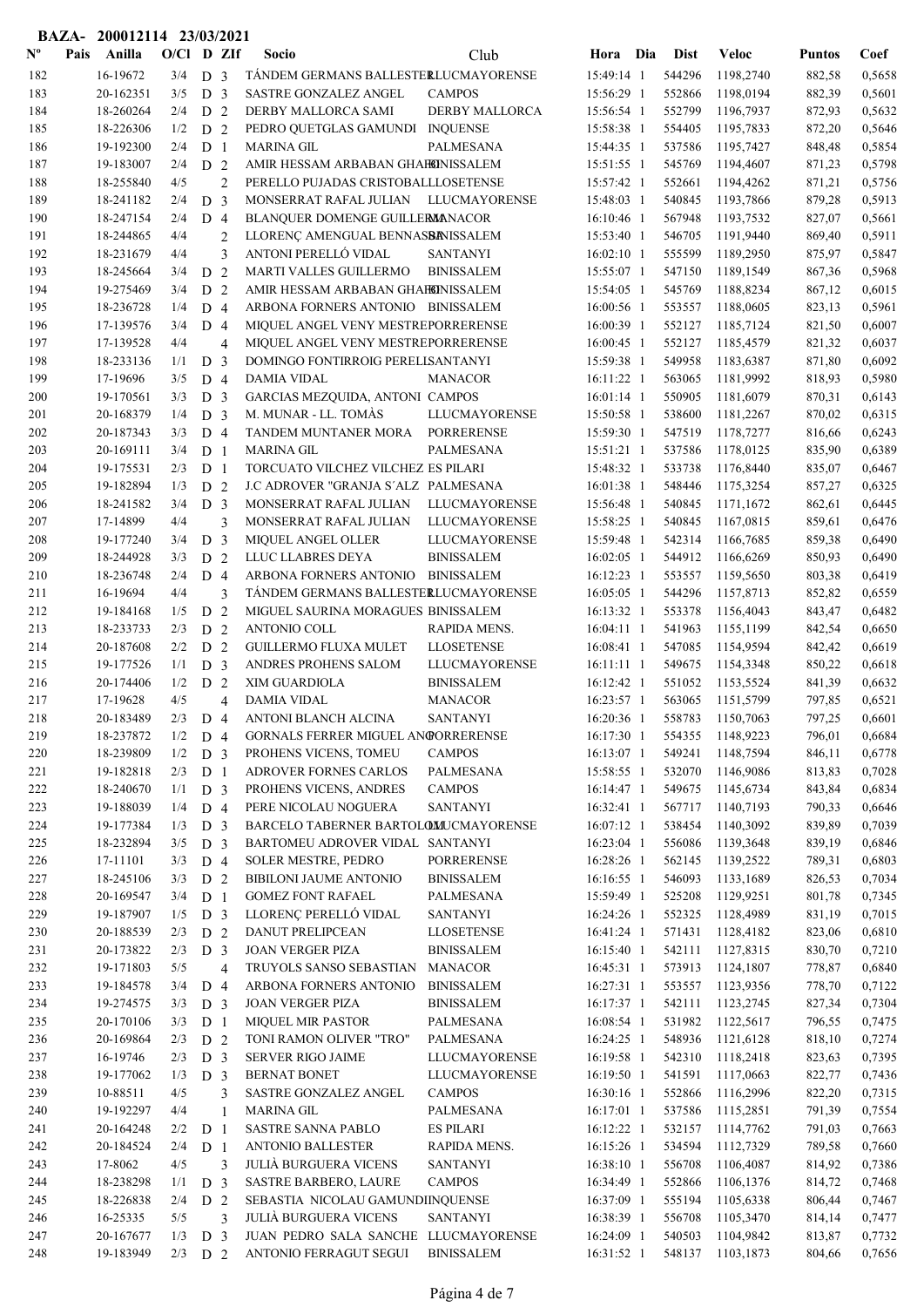|                |      | BAZA- 200012114 23/03/2021 |              |                                  |                                |                                                              |                                       |                          |                  |                        |                  |                  |
|----------------|------|----------------------------|--------------|----------------------------------|--------------------------------|--------------------------------------------------------------|---------------------------------------|--------------------------|------------------|------------------------|------------------|------------------|
| $N^{\text{o}}$ | Pais | Anilla                     | $O/Cl$ D ZIf |                                  |                                | Socio                                                        | Club                                  | Hora Dia                 | <b>Dist</b>      | <b>Veloc</b>           | <b>Puntos</b>    | Coef             |
| 249            |      | 18-238825                  | 4/4          |                                  | 3                              | <b>JAUME GINARD LLADÓ</b>                                    | <b>CAMPOS</b>                         | 16:39:42 1               | 556618           | 1102,8690              | 812,31           | 0,7569           |
| 250            |      | 18-265364                  | 3/4          | D <sub>1</sub>                   |                                | <b>VICTOR SALADO</b>                                         | RAPIDA MENS.                          | 16:15:46 1               | 529829           | 1102,0502              | 782,00           | 0,7984           |
| 251            |      | 19-183067                  | 4/4          |                                  | $\overline{2}$                 | AMIR HESSAM ARBABAN GHAFEINISSALEM                           |                                       | 16:30:24 1               | 545769           | 1101,6734              | 803,55           | 0,7782           |
| 252            |      | 18-239054                  | 2/4          | D <sub>3</sub>                   |                                | PROHENS MAS, TOMEU                                           | <b>CAMPOS</b>                         | 16:33:22 1               | 548954           | 1101,5063              | 811,31           | 0,7767           |
| 253            |      | 14-48319                   | 4/5          |                                  | $\overline{4}$                 | GONZALEZ SITJAR JOSE MANUPORRERENSE                          |                                       | 16:40:58 1               | 557163           | 1101,1852              | 762,94           | 0,7683           |
| 254            |      | 17-21192                   | 3/4          | D <sub>4</sub>                   |                                | CRUELLAS ROSELLO JULIAN                                      | <b>MANACOR</b><br><b>PORRERENSE</b>   | 16:45:41 1               | 561860           | 1100,2121              | 762,26           | 0,7649           |
| 255<br>256     |      | 18-237792<br>20-168395     | 2/3<br>2/4   | D <sub>2</sub><br>D <sub>3</sub> |                                | TONI PUJOL CALAFELL<br>M. MUNAR - LL. TOMÀS                  | <b>LLUCMAYORENSE</b>                  | 16:23:31 1<br>16:26:12 1 | 536419<br>538600 | 1098,0567<br>1096,4984 | 800,92<br>807,62 | 0,8044<br>0,8042 |
| 257            |      | 17-10844                   | 2/2          | D <sub>4</sub>                   |                                | GORNALS FERRER MIGUEL ANGORRERENSE                           |                                       | 16:41:41 1               | 554355           | 1094,0857              | 758,02           | 0,7844           |
| 258            |      | 20-162527                  | 2/5          | D <sub>3</sub>                   |                                | LLUCH DUBON, SANTI                                           | <b>CAMPOS</b>                         | 16:21:15 1               | 530380           | 1090,7558              | 803,39           | 0,8231           |
| 259            |      | 07-88672                   | 3/3          | D <sub>1</sub>                   |                                | <b>JAUME OLIVER ANTONIA</b>                                  | <b>ES PILARI</b>                      | 16:25:49 1               | 534796           | 1089,6044              | 773,16           | 0,8195           |
| 260            |      | 20-164266                  | 2/2          | D <sub>1</sub>                   |                                | FRANCISCO MONTILLA MORENES PILARI                            |                                       | 16:24:39 1               | 532614           | 1087,7443              | 771,84           | 0,8260           |
| 261            |      | 20-182885                  | 2/5          | D <sub>3</sub>                   |                                | LLORENÇ PERELLÓ VIDAL                                        | <b>SANTANYI</b>                       | 16:46:20 1               | 552325           | 1080,1662              | 795,59           | 0,7996           |
| 262            |      | 19-179078                  | 5/5          |                                  | $\overline{4}$                 | <b>GONZALEZ SITJAR JOSE MANUPORRERENSE</b>                   |                                       | 16:51:05 1               | 557163           | 1079,5989              | 747,98           | 0,7957           |
| 263            |      | 19-179899                  | 2/3          | D <sub>1</sub>                   |                                | <b>LLADO BONET JOSE</b>                                      | LA DEPORTIVA                          | 16:24:50 1               | 528303           | 1078,5362              | 765,31           | 0,8423           |
| 264            |      | 17-12829                   | 2/2          | D <sub>3</sub>                   |                                | PROHENS VICENS, TOMEU                                        | <b>CAMPOS</b>                         | 16:44:43 1               | 549241           | 1077,5418              | 793,66           | 0,8133           |
| 265            |      | 17-10312                   | 3/3          | D <sub>2</sub>                   |                                | <b>ANTONIO COLL</b>                                          | RAPIDA MENS.                          | 16:39:07 1               | 541963           | 1075,0746              | 784,15           | 0,8273           |
| 266            |      | 19-179898                  | 3/3          | D                                | $\overline{1}$                 | <b>LLADO BONET JOSE</b>                                      | <b>LA DEPORTIVA</b>                   | 16:26:42 1               | 528303           | 1074,4417              | 762,41           | 0,8519           |
| 267            |      | 16-28712                   | 3/3          | D <sub>2</sub>                   |                                | TONI PUJOL CALAFELL                                          | <b>PORRERENSE</b>                     | 16:34:20 1               | 536419           | 1074,2704              | 783,57           | 0,8422           |
| 268            |      | 17-14964                   | 3/3          | D <sub>3</sub>                   |                                | <b>SERVER RIGO JAIME</b>                                     | LLUCMAYORENSE                         | 16:40:18 1               | 542310           | 1073,2436              | 790,49           | 0,8362           |
| 269            |      | 20-162573                  | 3/5          | D <sub>3</sub>                   |                                | LLUCH DUBON, SANTI                                           | <b>CAMPOS</b>                         | 16:30:33 1               | 530380           | 1070,2855              | 788,31           | 0,8582           |
| 270            |      | 19-188955                  | 4/5          |                                  | 3                              | BARTOMEU ADROVER VIDAL SANTANYI                              |                                       | 16:55:58 1               | 556086           | 1067,4119              | 786,19           | 0,8216           |
| 271<br>272     |      | 17-19524<br>20-169714      | 3/5<br>5/5   | $D_4$                            |                                | JUAN JORDA JUAN FRANCISCOMENS. ARTA<br><b>HANZEL FANDIÑO</b> | PALMESANA                             | 17:21:51 1<br>16:35:39 1 | 583183<br>530675 | 1066,4405<br>1059,9720 | 738,86           | 0,7863<br>0,8673 |
| 273            |      | 19-184697                  | 4/4          |                                  | $\mathbf{1}$<br>$\overline{c}$ | MARTI VALLES GUILLERMO                                       | <b>BINISSALEM</b>                     | 16:51:14 1               | 547150           | 1059,8889              | 752,14<br>773,08 | 0,8442           |
| 274            |      | 19-184150                  | 2/5          | D 2                              |                                | MIGUEL SAURINA MORAGUES BINISSALEM                           |                                       | 16:58:39 1               | 553378           | 1056,7707              | 770,80           | 0,8378           |
| 275            |      | 17-19760                   | 5/5          |                                  | $\overline{4}$                 | <b>DAMIA VIDAL</b>                                           | <b>MANACOR</b>                        | 17:08:34 1               | 563065           | 1055,2852              | 731,13           | 0,8264           |
| 276            |      | 20-164347                  | 2/3          | D <sub>1</sub>                   |                                | <b>BOSCH MIR JUAN</b>                                        | <b>ES PILARI</b>                      | 16:45:20 1               | 535506           | 1049,3259              | 744,58           | 0,8721           |
| 277            |      | 19-175510                  | 3/3          | D <sub>1</sub>                   |                                | TORCUATO VILCHEZ VILCHEZ ES PILARI                           |                                       | 16:44:07 1               | 533738           | 1048,3609              | 743,90           | 0,8781           |
| 278            |      | 18-234942                  | 2/2          | D <sub>1</sub>                   |                                | MARCOS ROTGER SANCHEZ                                        | <b>RAPIDA MENS.</b>                   | 16:46:34 1               | 534259           | 1044,3585              | 741,06           | 0,8805           |
| 279            |      | 20-162517                  | 4/5          |                                  | 3                              | LLUCH DUBON, SANTI                                           | <b>CAMPOS</b>                         | 16:44:39 1               | 530380           | 1040,6750              | 766,50           | 0,8901           |
| 280            |      | 19-164368                  | 4/4          |                                  | $\mathbf{2}$                   | TANDEM ABRINES - CAMPOS LLOSETENSE                           |                                       | 17:04:33 1               | 550153           | 1038,9066              | 757,77           | 0,8612           |
| 281            |      | 17-19613                   | 4/5          |                                  | $\overline{4}$                 | JUAN JORDA JUAN FRANCISCOMENS. ARTA                          |                                       | 17:37:22 1               | 583183           | 1037,0156              | 718,48           | 0,8153           |
| 282            |      | 19-170068                  | 2/2          | D                                | 3                              | BARCELÓ GARCIES, JAUME                                       | <b>CAMPOS</b>                         | 17:10:27 1               | 549656           | 1026,5310              | 756,08           | 0,8681           |
| 283            |      | 19-164760                  | 1/2          | $D_4$                            |                                | CASTOR SASTRE BERNARDO                                       | <b>LLOSETENSE</b>                     | 17:42:59 1               | 578238           | 1018,0545              | 705,34           | 0,8281           |
| 284            |      | 18-235380                  | 2/3          | D <sub>1</sub>                   |                                | <b>JOSE RODRIGUEZ</b>                                        | <b>PALMESANA</b>                      | 16:55:35 1               | 529243           | 1016,6345              | 721,39           | 0,9080           |
| 285            |      | 19-182897                  | $2/3$ D 2    |                                  |                                | J.C ADROVER "GRANJA S'ALZ PALMESANA                          |                                       | 17:16:56 1               | 548446           | 1012,0175              | 738,16           | 0,8793           |
| 286            |      | 18-246495                  | 5/5          |                                  | $\overline{4}$                 | JUAN JORDA JUAN FRANCISCOMENS. ARTA                          |                                       | 17:52:10 1               | 583183           | 1010,4239              | 700,05           | 0,8298           |
| 287<br>288     |      | 19-160910<br>19-183185     | 3/4<br>3/3   | D <sub>2</sub>                   |                                | SEBASTIA NICOLAU GAMUNDIINQUENSE<br>ARROM MORRO, LUIS        | <b>BINISSALEM</b>                     | 17:25:16 1<br>17:21:04 1 | 555194<br>550733 | 1008,9544<br>1008,5454 | 735,92<br>735,63 | 0,8747<br>0,8848 |
| 289            |      | 18-231871                  | 3/5          | D <sub>2</sub><br>D <sub>3</sub> |                                | LLORENÇ PERELLÓ VIDAL                                        | <b>SANTANYI</b>                       | 17:26:45 1               | 552325           | 1001,0421              | 737,31           | 0,8854           |
| 290            |      | 18-247167                  | 3/4          | D 4                              |                                | BLANQUER DOMENGE GUILLERMANACOR                              |                                       | 17:43:59 1               | 567948           | 998,1804               | 691,57           | 0,8640           |
| 291            |      | 17-3270                    | 2/4          | D <sub>1</sub>                   |                                | JOSE LUIS BARREIRO SEVILL PALMESANA                          |                                       | 17:07:15 1               | 530739           | 997,1611               | 707,57           | 0,9277           |
| 292            |      | 20-181973                  | 4/4          |                                  | 4                              | VADELL FUSTER BUENAVENTUMENS. ARTA                           |                                       | 18:02:46 1               | 581327           | 989,0438               | 685,24           | 0,8499           |
| 293            |      | 19-260228                  | 3/4          | D 2                              |                                | DERBY MALLORCA SAMI                                          | <b>DERBY MALLORCA</b>                 | 17:35:30 1               | 552799           | 986,2605               | 719,37           | 0,8968           |
| 294            |      | 19-177331                  | 2/3          | D <sub>3</sub>                   |                                | BARCELO TABERNER BARTOLOMUCMAYORENSE                         |                                       | 17:23:07 1               | 538454           | 982,3711               | 723,56           | 0,9239           |
| 295            |      | 20-182890                  | 4/5          |                                  | 3                              | LLORENÇ PERELLÓ VIDAL                                        | <b>SANTANYI</b>                       | 17:41:22 1               | 552325           | 975,2075               | 718,28           | 0,9037           |
| 296            |      | 18-237059                  | 3/4          | D 4                              |                                | NADAL PERELLO GABRIEL                                        | <b>PORRERENSE</b>                     | 18:03:35 1               | 570940           | 970,0241               | 672,06           | 0,8772           |
| 297            |      | 20-169551                  | 4/4          |                                  | $\overline{1}$                 | <b>GOMEZ FONT RAFAEL</b>                                     | PALMESANA                             | 17:16:34 1               | 525208           | 969,7938               | 688,15           | 0,9568           |
| 298            |      | 20-169382                  | 3/4          | D <sub>1</sub>                   |                                | JOSE LUIS BARREIRO SEVILL PALMESANA                          |                                       | 17:23:44 1               | 530739           | 967,2075               | 686,31           | 0,9501           |
| 299            |      | 18-241212                  | 3/3          | D <sub>3</sub>                   |                                | BARCELO TABERNER BARTOLOMUCMAYORENSE                         |                                       | 17:32:25 1               | 538454           | 965,9812               | 711,49           | 0,9396           |
| 300            |      | 16-31746                   | 1/1          | D <sub>2</sub>                   |                                | NUÑEZ TORRES JUAN DE DIOS A. POLLESINA                       |                                       | 18:05:40 1               | 569131           | 963,5401               | 702,80           | 0,8919           |
| 301            |      | 20-171254                  | 1/2          | D <sub>2</sub>                   |                                | PEDRO A. PAYERAS OLIVER                                      | <b>INQUENSE</b>                       | 18:01:27 1               | 564275           | 962,1877               | 701,81           | 0,9026           |
| 302            |      | 18-259332<br>20-300227     | 1/2<br>2/2   | D <sub>1</sub><br>D 2            |                                | <b>RIBOT RAMIS TONI</b><br>JOSE ROMERO CUENCA                | <b>ES PILARI</b><br><b>LLOSETENSE</b> | 17:21:01 1<br>17:50:45 1 | 525136<br>552518 | 961,7582<br>959,6492   | 682,45<br>699,96 | 0,9731<br>0,9279 |
| 303<br>304     |      | 20-169871                  | 3/3          | D <sub>2</sub>                   |                                | TONI RAMON OLIVER "TRO"                                      | PALMESANA                             | 17:49:10 1               | 548936           | 956,0569               | 697,34           | 0,9371           |
| 305            |      | 18-231605                  | 2/2          | D <sub>3</sub>                   |                                | <b>ANTONI SERRA BONET</b>                                    | <b>SANTANYI</b>                       | 17:59:38 1               | 556262           | 951,4716               | 700,80           | 0,9278           |
| 306            |      | 20-182548                  | 4/4          |                                  | 3                              | ANTONI BURGUERA VIDAL                                        | <b>SANTANYI</b>                       | 18:01:55 1               | 557526           | 949,9236               | 699,66           | 0,9287           |
| 307            |      | 19-160860                  | 1/3          | D                                | $\overline{2}$                 | SEBASTIA QUETGLAS GAMUNDINQUENSE                             |                                       | 18:04:12 1               | 559350           | 949,3381               | 692,44           | 0,9287           |
| 308            |      | 19-184176                  | 3/5          | D 2                              |                                | MIGUEL SAURINA MORAGUES BINISSALEM                           |                                       | 18:00:06 1               | 553378           | 945,7836               | 689,85           | 0,9418           |
| 309            |      | 19-188221                  | 2/4          | D <sub>4</sub>                   |                                | PERE NICOLAU NOGUERA                                         | <b>SANTANYI</b>                       | 18:17:46 1               | 567717           | 941,8520               | 652,54           | 0,9210           |
| 310            |      | 17-7898                    | 1/3          | D <sub>3</sub>                   |                                | <b>JULIÀ BURGUERA FERRER</b>                                 | <b>SANTANYI</b>                       | 18:07:20 1               | 557622           | 941,3990               | 693,38           | 0,9407           |
| 311            |      | 16-33061                   | 3/4          | D <sub>3</sub>                   |                                | PROHENS MAS, TOMEU                                           | <b>CAMPOS</b>                         | 17:59:56 1               | 548954           | 938,4899               | 691,24           | 0,9586           |
| 312            |      | 19-50492                   | 2/3          | D <sub>2</sub>                   |                                | MUNTANER ORELL JOSE                                          | A. POLLESINA                          | 18:20:30 1               | 567921           | 937,9372               | 684,12           | 0,9296           |
| 313            |      | 20-184888                  | 2/3          | D <sub>2</sub>                   |                                | <b>LORENTE TORRENS</b>                                       | RAPIDA MENS.                          | 17:55:46 1               | 544593           | 937,7139               | 683,96           | 0,9725           |
| 314            |      | 19-177848                  | 4/4          |                                  | $\overline{2}$                 | DERBY MALLORCA SAMI                                          | DERBY MALLORCA                        | 18:08:22 1               | 552799           | 931,6314               | 679,52           | 0,9611           |
| 315            |      | 20-188491                  | $3/3$ D 2    |                                  |                                | DANUT PRELIPCEAN                                             | <b>LLOSETENSE</b>                     | 18:28:37 1               | 571431           | 931,2508               | 679,25           | 0,9327           |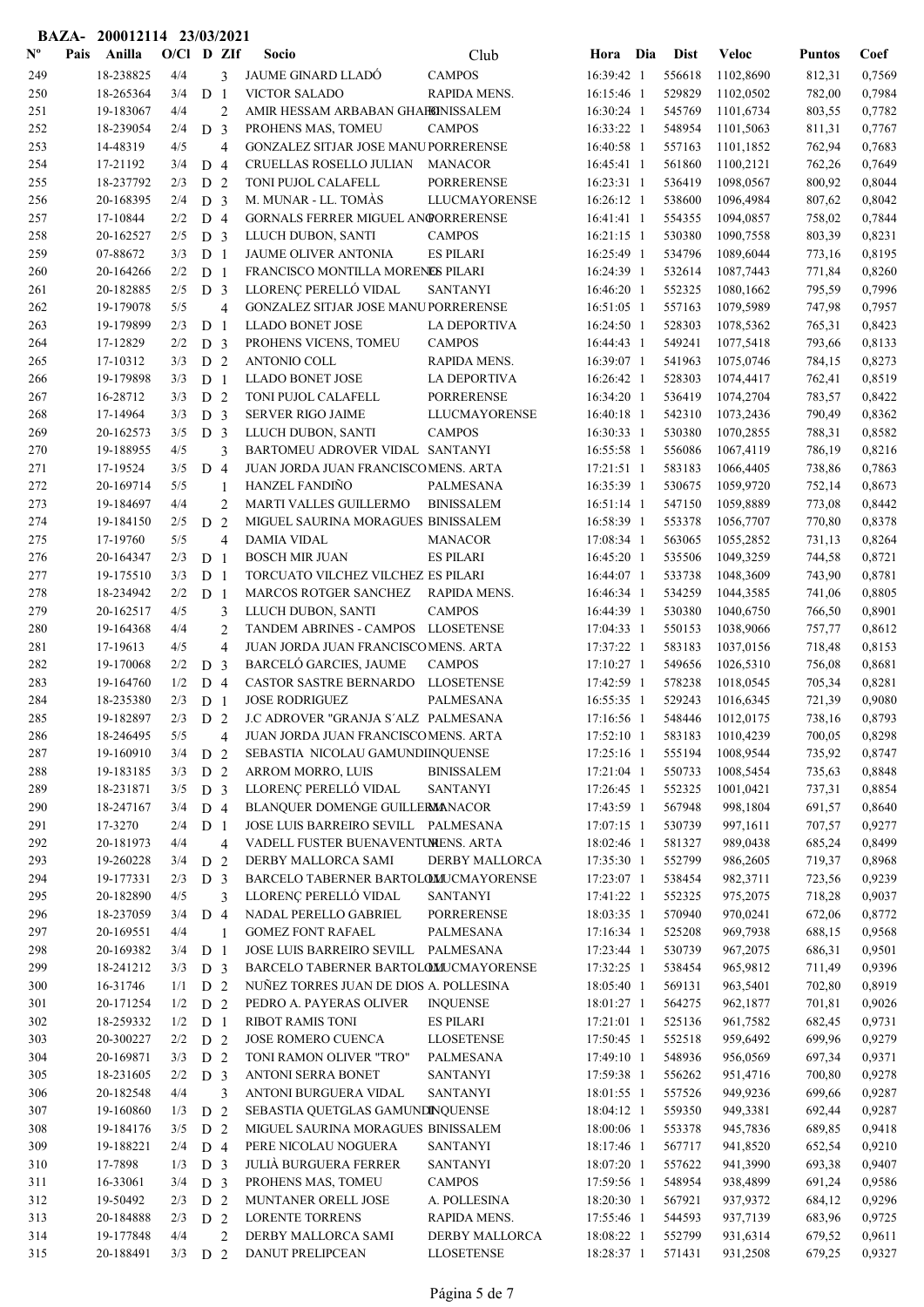|                |      | BAZA- 200012114 23/03/2021 |              |                                  |                |                                                                |                                |                          |                  |                      |                  |                  |
|----------------|------|----------------------------|--------------|----------------------------------|----------------|----------------------------------------------------------------|--------------------------------|--------------------------|------------------|----------------------|------------------|------------------|
| $N^{\text{o}}$ | Pais | Anilla                     | $O/Cl$ D ZIf |                                  |                | Socio                                                          | Club                           | Hora Dia                 | <b>Dist</b>      | <b>Veloc</b>         | <b>Puntos</b>    | Coef             |
| 316            |      | 20-170574                  | 2/3          | D 1                              |                | <b>JANSEL MANUEL</b>                                           | PALMESANA                      | 17:47:34 1               | 530680           | 926,8440             | 657,67           | 1,0076           |
| 317            |      | 20-174585                  | 1/2          | D <sub>2</sub>                   |                | <b>JUAN PONS FERRER</b>                                        | <b>BINISSALEM</b>              | 18:07:35 1               | 547473           | 923,8751             | 673,87           | 0,9797           |
| 318            |      | 20-171182                  | 1/2          | D <sub>2</sub>                   |                | PERE ANTONI BUÑOLA QUETGINQUENSE                               |                                | 18:30:07 1               | 564275           | 917,3463             | 669,11           | 0,9536           |
| 319            |      | 18-226905                  | 4/4          |                                  | $\overline{2}$ | SEBASTIA NICOLAU GAMUNDIINQUENSE                               |                                | 18:24:12 1               | 555194           | 911,3493             | 664,73           | 0,9722           |
| 320            |      | 16-25704                   | 3/3          | D <sub>3</sub>                   |                | DAMIÁ PONS VIDAL                                               | <b>SANTANYI</b>                | 18:28:27 1               | 558534           | 910,4801             | 670,61           | 0,9694           |
| 321            |      | 20-174292                  | 1/2          | D <sub>1</sub>                   |                | DAVID FERNANDEZ                                                | <b>BINISSALEM</b>              | 18:00:23 1               | 532133           | 909,0334             | 645,03           | 1,0207           |
| 322            |      | 17-28248                   | 2/2          | $D_4$                            |                | CASTOR SASTRE BERNARDO LLOSETENSE                              |                                | 18:53:03 1               | 578238           | 906,2581             | 627,88           | 0,9422           |
| 323            |      | 19-160757                  | 2/3          | D <sub>2</sub>                   |                | SEBASTIA QUETGLAS GAMUNDINQUENSE                               |                                | 18:32:21 1               | 559350           | 906,0501             | 660,87           | 0,9771           |
| 324            |      | 17-636                     | 3/3          | D <sub>1</sub>                   |                | MONTSERRAT PUJOL JUAN                                          | LA DEPORTIVA                   | 18:11:24 1               | 531824           | 891,7237             | 632,75           | 1,0308           |
| 325            |      | 17-6746                    | 3/4          | $D_4$                            |                | PERE NICOLAU NOGUERA                                           | <b>SANTANYI</b>                | 18:59:07 1               | 567717           | 881,3885             | 610,65           | 0,9686           |
| 326            |      | 20-171304                  | 2/2          | D                                | 2              | PEDRO A. PAYERAS OLIVER                                        | <b>INQUENSE</b>                | 18:57:50 1               | 564275           | 877,7936             | 640,26           | 0,9776           |
| 327            |      | 18-260053                  | 2/2          | D <sub>1</sub>                   |                | <b>RIBOT RAMIS TONI</b>                                        | <b>ES PILARI</b>               | 18:21:15 1               | 525136           | 866,2037             | 614,64           | 1,0536           |
| 328            |      | 20-168374                  | 3/4          | D <sub>3</sub>                   |                | M. MUNAR - LL. TOMAS                                           | <b>LLUCMAYORENSE</b>           | 18:41:52 1               | 538600           | 859,1939             | 632,83           | 1,0304           |
| 329            |      | 18-228735                  | 3/3          | D <sub>1</sub>                   |                | ARNAU MAYOL CLADERA                                            | PALMESANA                      | 18:39:39 1               | 530649           | 849,5141             | 602,80           | 1,0491           |
| 330            |      | 17-9448                    | 1/2          | D <sub>1</sub>                   |                | <b>SEBASTIA MOREY</b>                                          | RAPIDA MENS.                   | 18:41:46 1               | 529664           | 845,0737             | 599,65           | 1,0542           |
| 331            |      | 18-255837                  | 5/5          |                                  | $\overline{2}$ | PERELLO PUJADAS CRISTOBALLLOSETENSE                            |                                | 19:10:05 1               | 552661           | 843,6499             | 615,35           | 1,0134           |
| 332<br>333     |      | 18-241559<br>19-177058     | 2/3<br>3/3   | D <sub>3</sub><br>D <sub>3</sub> |                | <b>BERNAT BONET</b><br><b>BERNAT BONET</b>                     | LLUCMAYORENSE<br>LLUCMAYORENSE | 19:15:12 1<br>07:14:12 2 | 541591<br>541591 | 820,3438<br>677,6664 | 604,22<br>540,37 | 1,0372<br>1,0404 |
| 334            |      | 19-181801                  | 4/4          |                                  | $\mathbf{1}$   | <b>VICTOR SALADO</b>                                           | RAPIDA MENS.                   | 06:59:00 2               | 529829           | 675,8023             | 519,99           | 1,0667           |
| 335            |      | 19-181319                  | 2/2          | D <sub>1</sub>                   |                | <b>SEBASTIA MOREY</b>                                          | RAPIDA MENS.                   | 06:59:00 2               | 529664           | 675,5918             | 519,83           | 1,0702           |
| 336            |      | 20-184869                  | 3/3          | D <sub>1</sub>                   |                | JOSE JUAN TORRENS CAÑELLALA DEPORTIVA                          |                                | 07:33:02 2               | 544593           | 665,7345             | 510,46           | 1,0440           |
| 337            |      | 18-247183                  | 4/4          |                                  | $\overline{4}$ | BLANQUER DOMENGE GUILLERMANACOR                                |                                | 08:22:04 2               | 567948           | 655,0223             | 488,16           | 1,0040           |
| 338            |      | 20-163214                  | 3/3          | D <sub>2</sub>                   |                | MUNTANER ORELL JOSE                                            | A. POLLESINA                   | 08:23:01 2               | 567921           | 654,2743             | 513,29           | 1,0070           |
| 339            |      | 19-190074                  | 3/5          | D 2                              |                | TORRES LUQUE CRISTOBAL                                         | <b>LLOSETENSE</b>              | 08:29:49 2               | 571849           | 653,6787             | 512,53           | 1,0031           |
| 340            |      | 19-275069                  | 4/5          |                                  | $\overline{2}$ | TORRES LUQUE CRISTOBAL                                         | <b>LLOSETENSE</b>              | 08:35:12 2               | 571849           | 649,6808             | 509,16           | 1,0060           |
| 341            |      | 19-184153                  | 4/5          |                                  | $\overline{2}$ | MIGUEL SAURINA MORAGUES BINISSALEM                             |                                | 08:10:11 2               | 553378           | 647,0870             | 508,23           | 1,0427           |
| 342            |      | 19-178647                  | 4/4          |                                  | $\overline{4}$ | NADAL PERELLO GABRIEL                                          | <b>PORRERENSE</b>              | 08:44:59 2               | 570940           | 641,5176             | 477,17           | 1,0136           |
| 343            |      | 18-247362                  | 4/4          |                                  | $\overline{4}$ | CRUELLAS ROSELLO JULIAN                                        | <b>MANACOR</b>                 | 08:33:07 2               | 561860           | 639,8466             | 476,40           | 1,0329           |
| 344            |      | 18-226488                  | 2/2          | D                                | 2              | PERE ANTONI BUÑOLA QUETGINQUENSE                               |                                | 08:44:59 2               | 564275           | 634,0287             | 496,48           | 1,0315           |
| 345            |      | 18-239111                  | 4/4          |                                  | 3              | PROHENS MAS, TOMEU                                             | <b>CAMPOS</b>                  | 08:23:05 2               | 548954           | 632,3748             | 500,97           | 1,0634           |
| 346            |      | 16-39386                   | 3/3          | D 2                              |                | SEBASTIA QUETGLAS GAMUNDINQUENSE                               |                                | 08:40:34 2               | 559350           | 631,6295             | 494,79           | 1,0467           |
| 347            |      | 20-164333                  | 3/3          | D <sub>1</sub>                   |                | <b>BOSCH MIR JUAN</b>                                          | <b>ES PILARI</b>               | 08:34:49 2               | 535506           | 608,6563             | 464,07           | 1,0964           |
| 348            |      | 18-231837                  | 5/5          |                                  | 3              | LLORENÇ PERELLÓ VIDAL                                          | <b>SANTANYI</b>                | 09:08:18 2               | 552325           | 604,7575             | 477,31           | 1,0661           |
| 349            |      | 20-180474                  | 1/1          | D 4                              |                | PEDRO GINARD NICOLAU                                           | MENS. ARTA                     | 10:15:55 2               | 587961           | 599,3995             | 442,82           | 1,0044           |
| 350            |      | 20-171357                  | 2/2          | D 2                              |                | PEDRO QUETGLAS GAMUNDI                                         | <b>INQUENSE</b>                | 09:23:46 2               | 554405           | 596,9260             | 466,00           | 1,0682           |
| 351            |      | 20-162549                  | 5/5          |                                  | 3              | LLUCH DUBON, SANTI                                             | <b>CAMPOS</b>                  | 08:44:34 2               | 530380           | 596,2229             | 471,47           | 1,1198           |
| 352            |      | 17-20994                   | $3/3$ D 4    |                                  |                | <b>JUAN SERVERA SERVERA</b>                                    | <b>MANACOR</b>                 | 10:06:38 2               | 578213           | 595,0938             | 439,92           | 1,0301           |
| 353            |      | 18-235800                  | 3/3          | D 4                              |                | ANTONI BLANCH ALCINA                                           | <b>SANTANYI</b>                | 09:47:59 2               | 558783           | 586,3513             | 434,02           | 1,0689           |
| 354            |      | 17-10518                   | 3/4          | D 4                              |                | MARTORELL FULLANA JAIME BINISSALEM                             |                                | 09:40:49 2               | 551417           | 583,0062             | 431,77           | 1,0863           |
| 355            |      | 19-183960                  | 3/3          | D <sub>2</sub>                   |                | ANTONIO FERRAGUT SEGUI                                         | <b>BINISSALEM</b>              | 09:37:01 2               | 548137           | 581,8761             | 453,80           | 1,0959           |
| 356            |      | 17-11800                   | 4/4          |                                  | $\overline{4}$ | ARBONA FORNERS ANTONIO                                         | <b>BINISSALEM</b>              | 09:47:46 2               | 553557           | 580,9995             | 430,07           | 1,0882           |
| 357            |      | 17-10525                   | 4/4          |                                  | 4              | MARTORELL FULLANA JAIME BINISSALEM                             |                                | 09:48:42 2               | 551417           | 578,1871             | 427,96           | 1,0955           |
| 358            |      | 20-167641                  | 2/3          | D <sub>3</sub>                   |                | JUAN PEDRO SALA SANCHE LLUCMAYORENSE                           |                                | 09:45:07 2               | 540503           | 568,8807             | 447,75           | 1,1207           |
| 359            |      | 19-191296                  | 4/4          |                                  | $\overline{4}$ | TERRASSA ROSSELLO JOAN                                         | <b>MENS. ARTA</b>              | 10:59:54 2               | 579539           | 565,4591             | 416,56           | 1,0482           |
| 360            |      | 19-190161                  | 3/3          | D 2                              |                | <b>VALENTIN LUCESCU</b>                                        | A. POLLESINA                   | 10:44:39 2               | 570258           | 564,8076             | 438,46           | 1,0682           |
| 361            |      | 15-58274<br>19-181996      | 5/5<br>3/4   |                                  | $\overline{2}$ | MIGUEL SAURINA MORAGUES BINISSALEM<br><b>ANTONIO BALLESTER</b> | RAPIDA MENS.                   | 10:16:03 2<br>09:47:27 2 | 553378           | 564,0671             | 438,70           | 1,1038           |
| 362            |      | 20-183193                  | 1/2          | D <sub>1</sub>                   |                | <b>JOAN MONSERRAT CLAR</b>                                     | <b>SANTANYI</b>                | 10:31:54 2               | 534594<br>553155 | 561,2830             | 425,53           | 1,1458<br>1,1104 |
| 363<br>364     |      | 18-258791                  | 4/4          | D <sub>3</sub>                   | $\overline{2}$ | CUADRADO TENOR FRANCISCOLLOSETENSE                             |                                | 11:08:52 2               | 571103           | 554,8751<br>552,3952 | 435,32<br>428,17 | 1,0784           |
| 365            |      | 20-187739                  | 5/5          |                                  | $\overline{2}$ | TORRES LUQUE CRISTOBAL                                         | <b>LLOSETENSE</b>              | 11:10:28 2               | 571849           | 552,2621             | 428,03           | 1,0800           |
| 366            |      | 16-26571                   | 5/5          |                                  | 3              | BARTOMEU ADROVER VIDAL SANTANYI                                |                                | 10:49:59 2               | 556086           | 547,8770             | 429,34           | 1,1137           |
| 367            |      | 20-184537                  | 4/4          |                                  | 1              | ANTONIO BALLESTER                                              | RAPIDA MENS.                   | 10:30:39 2               | 534594           | 536,9296             | 405,86           | 1,1616           |
| 368            |      | 18-239632                  | 4/4          |                                  | 3              | BARCELÓ SAGRERA, SALVADORAMPOS                                 |                                | $11:11:47$ 2             | 554796           | 535,1128             | 418,77           | 1,1223           |
| 369            |      | 20-183067                  | 2/2          | D <sub>3</sub>                   |                | <b>JOAN MONSERRAT CLAR</b>                                     | <b>SANTANYI</b>                | 11:27:04 2               | 553155           | 525,7794             | 411,09           | 1,1287           |
| 370            |      | 20-300348                  | 4/4          |                                  | $\mathbf{1}$   | JOSE LUIS BARREIRO SEVILL PALMESANA                            |                                | 11:23:28 2               | 530739           | 506,2049             | 381,38           | 1,1796           |
| 371            |      | 20-174572                  | 2/2          | D <sub>2</sub>                   |                | <b>JUAN PONS FERRER</b>                                        | <b>BINISSALEM</b>              | 12:16:07 2               | 547473           | 497,1980             | 383,92           | 1,1466           |
| 372            |      | 20-184940                  | 3/3          | D 2                              |                | <b>LORENTE TORRENS</b>                                         | RAPIDA MENS.                   | 12:11:18 2               | 544593           | 496,7555             | 383,68           | 1,1558           |
| 373            |      | 19-180771                  | 3/3          | D <sub>1</sub>                   |                | <b>JOSE RODRIGUEZ</b>                                          | PALMESANA                      | 12:02:28 2               | 529243           | 486,6751             | 365,86           | 1,1925           |
| 374            |      | 17-6802                    | 4/4          |                                  | 4              | PERE NICOLAU NOGUERA                                           | <b>SANTANYI</b>                | 13:24:00 2               | 567717           | 485,6433             | 354,99           | 1,1147           |
| 375            |      | 18-241022                  | 4/4          |                                  | 3              | M. MUNAR - LL. TOMAS                                           | LLUCMAYORENSE                  | $12:24:17$ 2             | 538600           | 485,5387             | 378,43           | 1,1781           |
| 376            |      | 20-174468                  | 2/2          | D 2                              |                | XIM GUARDIOLA                                                  | <b>BINISSALEM</b>              | 13:07:17 2               | 551052           | 478,2261             | 368,31           | 1,1545           |
| 377            |      | 20-170575                  | 3/3          | D <sub>1</sub>                   |                | <b>JANSEL MANUEL</b>                                           | PALMESANA                      | 12:51:11 2               | 530680           | 467,0725             | 350,23           | 1,2020           |
| 378            |      | 19-169385                  | 5/5          |                                  | 3              | SASTRE GONZALEZ ANGEL                                          | <b>CAMPOS</b>                  | 15:39:22 2               | 552866           | 423,8578             | 327,50           | 1,1569           |
| 379            |      | 16-26770                   | 2/3          | D <sub>3</sub>                   |                | <b>JULIÀ BURGUERA FERRER</b>                                   | <b>SANTANYI</b>                | 16:34:22 2               | 557622           | 410,2072             | 316,33           | 1,1500           |
| 380            |      | 19-189117                  | 3/3          | D <sub>3</sub>                   |                | <b>JULIÀ BURGUERA FERRER</b>                                   | <b>SANTANYI</b>                | 16:41:08 2               | 557622           | 408,1754             | 314,69           | 1,1531           |
| 381            |      | 20-174273                  | 2/2          | D <sub>1</sub>                   |                | <b>DAVID FERNANDEZ</b>                                         | <b>BINISSALEM</b>              | 16:30:13 2               | 532133           | 392,6553             | 291,75           | 1,2115           |
| 382            |      | 15-28452                   | $1/1$ D 4    |                                  |                | JAIME LLANERAS SUREDA                                          | MENS. ARTA                     | 19:05:34 2               | 589840           | 390,4760             | 281,92           | 1,0958           |